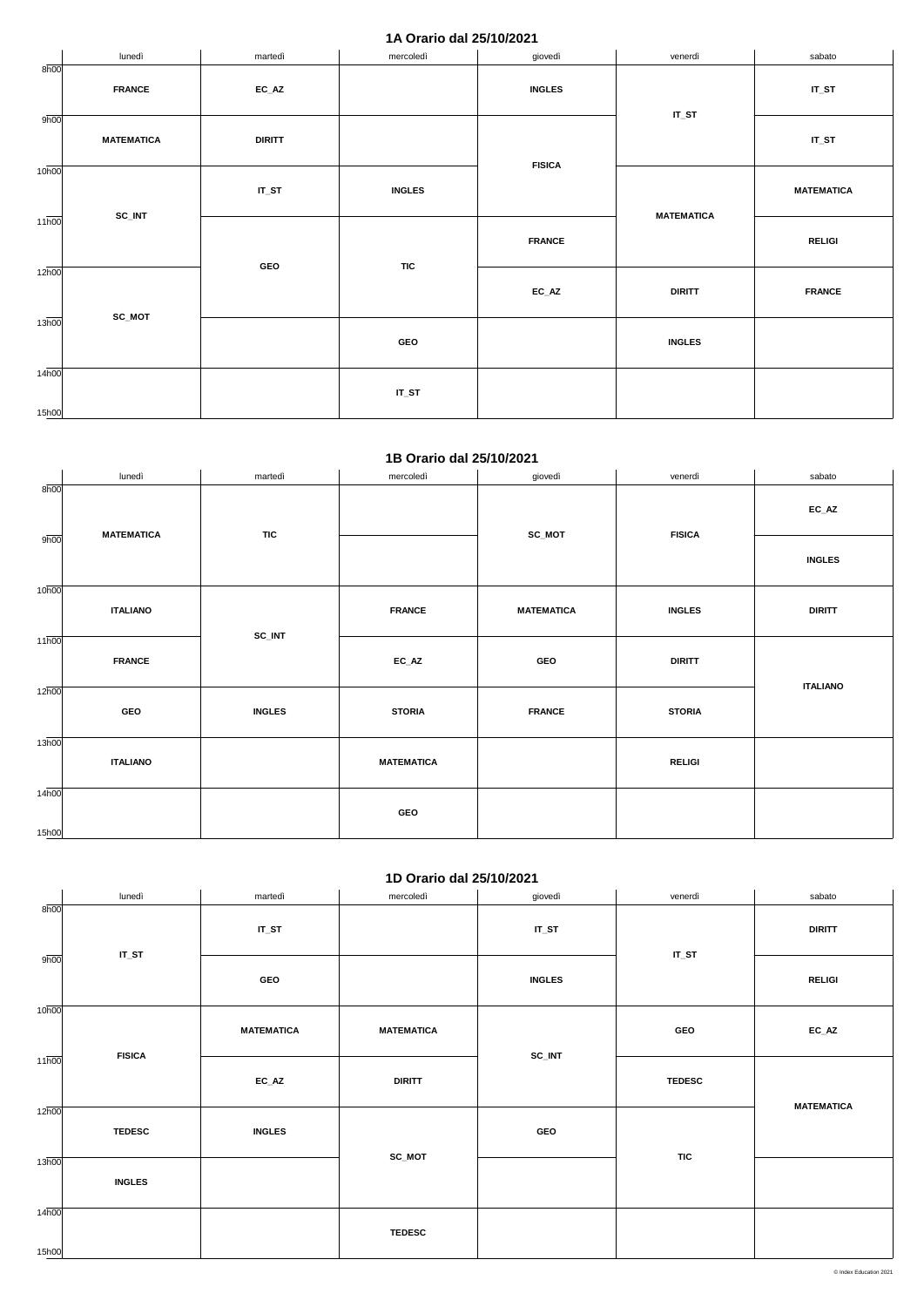#### **1L Orario dal 25/10/2021**

|                            | lunedì                                                            | martedì   | mercoledì     | giovedì       | venerdì       | sabato |
|----------------------------|-------------------------------------------------------------------|-----------|---------------|---------------|---------------|--------|
| 8h00                       | <b>SC_NAT</b>                                                     | $IT\_LAT$ |               | $IT\_LAT$     | <b>INGLES</b> |        |
| 9h00                       | <b>DIRITT</b>                                                     |           |               | <b>INGLES</b> | <b>SC_NAT</b> |        |
| 10 <sub>h00</sub>          | <b>INGLES</b>                                                     | SC_UM     | $IT\_LAT$     | <b>MATEMA</b> | <b>MATEMA</b> |        |
| $11\overline{h00}$         | GEO_ST<br>$IT\_LAT$<br>SC_UM<br><b>MATEMA</b><br>SC_MOT<br>GEO_ST |           |               | <b>RELIGI</b> | $IT$ _LAT     |        |
| $12\overline{h00}$         |                                                                   |           |               | SC_UM         |               |        |
| 13 <sub>h00</sub>          |                                                                   |           | <b>DIRITT</b> |               |               |        |
| 14 <sub>h00</sub><br>15h00 |                                                                   |           | GEO_ST        |               |               |        |

#### **1M Orario dal 25/10/2021**

|                    | lunedì          | martedì       | mercoledì       | giovedì       | venerdì         | sabato |
|--------------------|-----------------|---------------|-----------------|---------------|-----------------|--------|
| 8h00               | <b>MATEMA</b>   | <b>DIRITT</b> |                 | <b>LATINO</b> | SC_UM           |        |
|                    |                 |               |                 |               |                 |        |
| 9h00               |                 |               |                 |               |                 |        |
|                    | <b>ITALIANO</b> | <b>LATINO</b> |                 | <b>DIRITT</b> |                 |        |
| 10 <sub>h00</sub>  |                 |               |                 |               | <b>ITALIANO</b> |        |
|                    | <b>SC_NAT</b>   | <b>LATINO</b> | <b>SC_NAT</b>   |               |                 |        |
| $11\overline{h00}$ |                 |               |                 | $SC_UM$       |                 |        |
|                    | <b>INGLES</b>   | GEO_ST        | SC_UM           |               | <b>INGLES</b>   |        |
| 12 <sub>h00</sub>  |                 |               |                 |               |                 |        |
|                    |                 | <b>MATEMA</b> | <b>ITALIANO</b> | GEO_ST        | <b>MATEMA</b>   |        |
| 13h00              | SC_MOT          |               |                 |               |                 |        |
|                    |                 |               | <b>INGLES</b>   |               | <b>RELIGI</b>   |        |
| 14 <sub>h00</sub>  |                 |               |                 |               |                 |        |
|                    |                 |               | GEO_ST          |               |                 |        |
| 15h00              |                 |               |                 |               |                 |        |

## **1N Orario dal 25/10/2021**

|                   | $IT\_LAT$     |        |               |               | <b>SC_UM</b>  |  |
|-------------------|---------------|--------|---------------|---------------|---------------|--|
| 10 <sub>h00</sub> |               |        | <b>INGLES</b> | <b>SC_NAT</b> |               |  |
| 11h00             | <b>INGLES</b> | SC_MOT |               | $IT\_LAT$     | <b>MATEMA</b> |  |
| 12h00             | <b>SC_NAT</b> | GEO_ST | $IT$ _LAT     | <b>MATEMA</b> | <b>RELIGI</b> |  |
| 13h00             | SC_UM         |        | <b>MATEMA</b> |               | $IT\_LAT$     |  |
| 14h00<br>15h00    |               |        | SC_UM         |               |               |  |

|      | lunedì | martedì       | mercoledì | giovedì       | venerdì | sabato |
|------|--------|---------------|-----------|---------------|---------|--------|
| 8h00 |        |               |           |               |         |        |
|      | GEO_ST | IT_LAT        |           | <b>DIRITT</b> | GEO_ST  |        |
| 9h00 |        |               |           |               |         |        |
|      |        | <b>DIRITT</b> |           | <b>INGLES</b> |         |        |

© Index Education 2021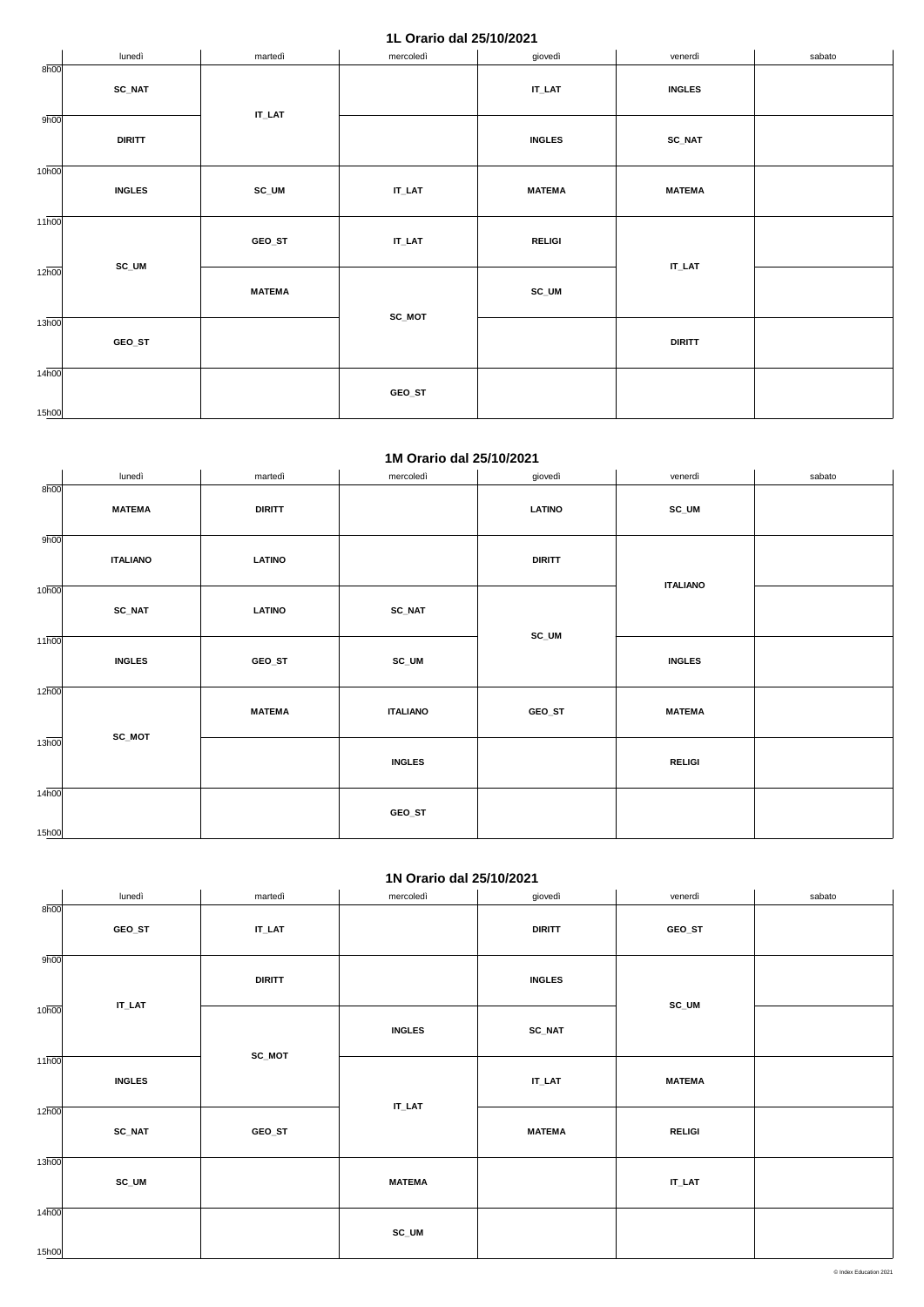### **1P Orario dal 25/10/2021**

|                    | lunedì            | martedì       | mercoledì     | giovedì           | venerdì    | sabato            |
|--------------------|-------------------|---------------|---------------|-------------------|------------|-------------------|
| 8h00<br>9h00       | <b>TIC</b>        | $IT_ST$       |               | MOD2P             | <b>TIC</b> | <b>FRANCE</b>     |
|                    |                   | $IT_ST$       |               |                   |            | <b>MATEMATICA</b> |
| 10 <sub>h00</sub>  |                   |               |               |                   |            |                   |
| $11\overline{h00}$ | <b>TPSLAB</b>     | MOD1P         | <b>TPS</b>    | MOD1P             | SC_MOT     |                   |
|                    |                   |               |               |                   |            | <b>INGLES</b>     |
| $12\overline{h00}$ |                   |               |               |                   |            |                   |
|                    | <b>MATEMATICA</b> | <b>FRANCE</b> |               | <b>MATEMATICA</b> | <b>TPS</b> | <b>RELIGI</b>     |
| 13 <sub>h00</sub>  | <b>INGLES</b>     |               | $IT_ST$       |                   | $IT_ST$    |                   |
| 14 <sub>h00</sub>  |                   |               |               |                   |            |                   |
|                    |                   |               | <b>INGLES</b> |                   |            |                   |
| 15h00              |                   |               |               |                   |            |                   |

#### **1Q Orario dal 25/10/2021**

|                    | lunedì            | martedì    | mercoledì         | giovedì           | venerdì       | sabato        |
|--------------------|-------------------|------------|-------------------|-------------------|---------------|---------------|
| 8h00               |                   |            |                   | MOD2P             | <b>FRANCE</b> | <b>INGLES</b> |
| 9h00               | <b>TPS</b>        | <b>TIC</b> |                   |                   | $IT_ST$       | $IT_ST$       |
| 10 <sub>h00</sub>  |                   |            | $IT_ST$           | MOD1P             | <b>TPS</b>    |               |
| $11\overline{h00}$ | <b>MATEMATICA</b> | MOD1P      | <b>MATEMATICA</b> |                   |               |               |
| $12\overline{h00}$ |                   |            |                   |                   |               | <b>TIC</b>    |
|                    | <b>INGLES</b>     | <b>TPS</b> | $IT_ST$           | <b>MATEMATICA</b> |               |               |
| 13h00              | <b>RELIGI</b>     |            | <b>FRANCE</b>     |                   | SC_MOT        |               |
| 14 <sub>h00</sub>  |                   |            | <b>INGLES</b>     |                   |               |               |
| 15h00              |                   |            |                   |                   |               |               |

## **1R Orario dal 25/10/2021**

|       | lunedì        | martedì         | mercoledì       | giovedì       | venerdì         | sabato |
|-------|---------------|-----------------|-----------------|---------------|-----------------|--------|
| 8h00  |               |                 |                 |               |                 |        |
|       | <b>INGLES</b> | GEO_ST          |                 | GEO_ST        | <b>SPAGNO</b>   |        |
|       |               |                 |                 |               |                 |        |
| 9h00  |               |                 |                 |               |                 |        |
|       |               |                 |                 |               |                 |        |
|       | <b>SPAGNO</b> | <b>TEDESC</b>   |                 | <b>SC_NAT</b> | <b>TEDESC</b>   |        |
|       |               |                 |                 |               |                 |        |
| 10h00 |               |                 |                 |               |                 |        |
|       | <b>LATINO</b> | <b>INGLES</b>   | <b>ITALIANO</b> | CONV_T        |                 |        |
|       |               |                 |                 |               |                 |        |
| 11h00 |               |                 |                 |               | <b>ITALIANO</b> |        |
|       |               |                 |                 |               |                 |        |
|       | GEO_ST        | CONV_S          | <b>SC_NAT</b>   | CONV_I        |                 |        |
|       |               |                 |                 |               |                 |        |
| 12h00 |               |                 |                 |               |                 |        |
|       | <b>MATEMA</b> | <b>ITALIANO</b> |                 | <b>LATINO</b> | <b>INGLES</b>   |        |
|       |               |                 |                 |               |                 |        |
| 13h00 |               |                 | SC_MOT          |               |                 |        |
|       |               |                 |                 |               |                 |        |
|       | <b>RELIGI</b> |                 |                 |               | <b>MATEMA</b>   |        |
|       |               |                 |                 |               |                 |        |
| 14h00 |               |                 |                 |               |                 |        |
|       |               |                 | <b>MATEMA</b>   |               |                 |        |
|       |               |                 |                 |               |                 |        |
| 15h00 |               |                 |                 |               |                 |        |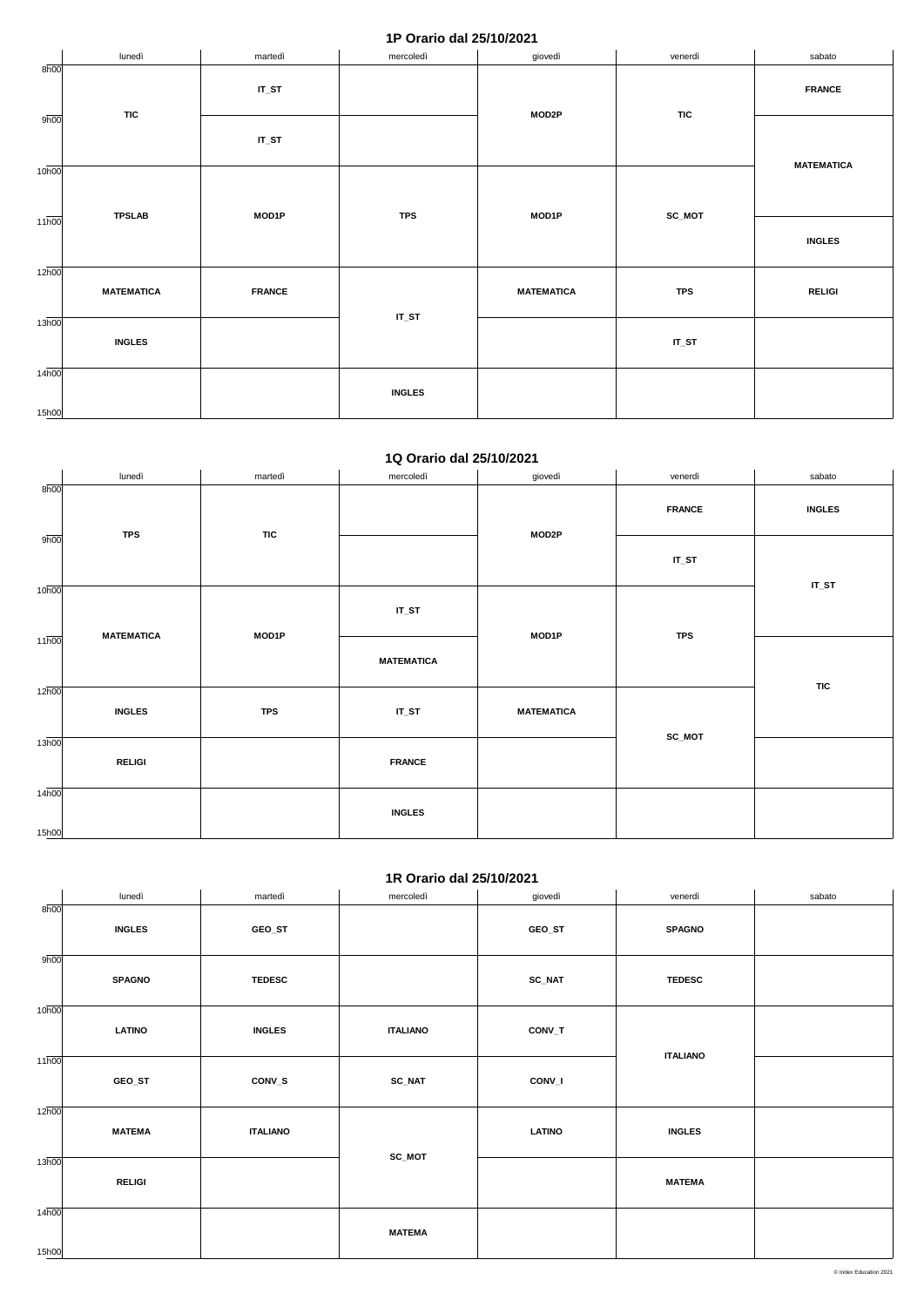## **1T Orario dal 25/10/2021**

|                    | lunedì        | martedì         | mercoledì       | giovedì         | venerdì       | sabato |
|--------------------|---------------|-----------------|-----------------|-----------------|---------------|--------|
| 8h00               | LAT_GEO       | <b>ITALIANO</b> |                 | <b>MATEMA</b>   | <b>SPAGNO</b> |        |
|                    |               |                 |                 |                 |               |        |
| 9h00               | <b>RELIGI</b> | <b>LAT_GEO</b>  |                 | <b>FRANCE</b>   | $SC\_NAT$     |        |
| 10 <sub>h00</sub>  |               |                 |                 |                 |               |        |
|                    | $SC\_NAT$     | <b>SPAGNO</b>   | <b>MATEMA</b>   | <b>ITALIANO</b> |               |        |
| $11\overline{h00}$ |               |                 |                 |                 | LAT_GEO       |        |
|                    | <b>INGLES</b> | CONV_F          | CONV_I          | CONV_S          |               |        |
| 12 <sub>h00</sub>  |               |                 |                 |                 |               |        |
|                    |               | <b>INGLES</b>   |                 | LAT_GEO         | <b>MATEMA</b> |        |
| $13\overline{h00}$ | SC_MOT        |                 | <b>ITALIANO</b> |                 |               |        |
|                    |               |                 |                 |                 | <b>INGLES</b> |        |
| 14 <sub>h00</sub>  |               |                 |                 |                 |               |        |
|                    |               |                 | <b>FRANCE</b>   |                 |               |        |
| 15h00              |               |                 |                 |                 |               |        |

#### **1U Orario dal 25/10/2021**

|                    | lunedì          | martedì         | mercoledì     | giovedì       | venerdì         | sabato |
|--------------------|-----------------|-----------------|---------------|---------------|-----------------|--------|
| 8h00               | <b>ITALIANO</b> | <b>TEDESC</b>   |               | LAT_GEO       | <b>SC_NAT</b>   |        |
| 9h00               |                 | <b>ITALIANO</b> |               | CONV_R        | <b>ITALIANO</b> |        |
| 10 <sub>h00</sub>  | <b>RELIGI</b>   | <b>INGLES</b>   | <b>RUSSO</b>  | CONV_I        | LAT_GEO         |        |
| $11\overline{h00}$ | <b>RUSSO</b>    | <b>INGLES</b>   | CONV_T        | <b>MATEMA</b> | <b>INGLES</b>   |        |
| 12 <sub>h00</sub>  | <b>TEDESC</b>   | <b>SC_NAT</b>   | <b>MATEMA</b> | LAT_GEO       |                 |        |
| 13h00              | <b>MATEMA</b>   |                 |               |               | SC_MOT          |        |
| 14h00<br>15h00     |                 |                 | LAT_GEO       |               |                 |        |
|                    |                 |                 |               |               |                 |        |

## **2A Orario dal 25/10/2021**

|                            | lunedì            | martedì           | mercoledì         | giovedì         | venerdì       | sabato          |
|----------------------------|-------------------|-------------------|-------------------|-----------------|---------------|-----------------|
| 8h00                       | $EC\_AZ$          | <b>MATEMATICA</b> | <b>MATEMATICA</b> |                 | <b>FRANCE</b> |                 |
| 9h00                       | <b>INGLES</b>     | <b>DIRITT</b>     | <b>ITALIANO</b>   |                 | GEO           | SC_INT          |
| 10 <sub>h00</sub>          | GEO               | GEO               | SC_MOT            | <b>ITALIANO</b> | <b>INGLES</b> | <b>FRANCE</b>   |
| $11\overline{h00}$         | <b>MATEMATICA</b> | <b>FRANCE</b>     |                   |                 | <b>RELIGI</b> | <b>INGLES</b>   |
| 12 <sub>h00</sub>          |                   | <b>STORIA</b>     | $EC\_AZ$          | SC_INT          | <b>STORIA</b> | <b>ITALIANO</b> |
| 13h00                      | SC_INT            |                   |                   |                 | <b>DIRITT</b> |                 |
| 14 <sub>h00</sub><br>15h00 |                   |                   |                   | <b>TIC</b>      |               |                 |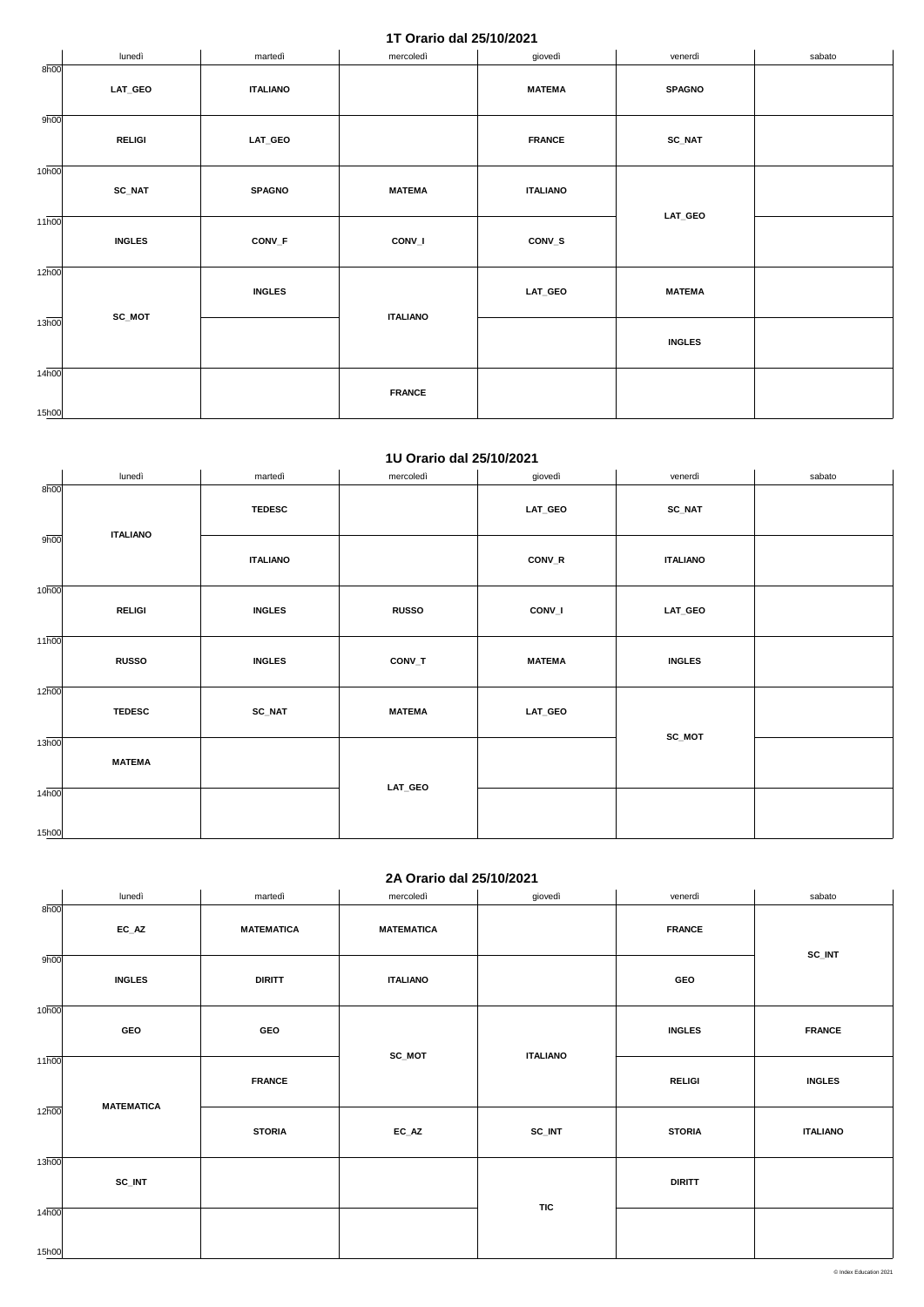### **2B Orario dal 25/10/2021**

|                             | lunedì            | martedì         | mercoledì       | giovedì       | venerdì           | sabato            |
|-----------------------------|-------------------|-----------------|-----------------|---------------|-------------------|-------------------|
| 8h00                        | <b>INGLES</b>     | $EC_AZ$         |                 |               | SC_MOT            | <b>ITALIANO</b>   |
| 9h00                        | <b>MATEMATICA</b> | <b>INGLES</b>   | <b>ITALIANO</b> |               |                   | <b>STORIA</b>     |
| 10 <sub>h00</sub>           | <b>TEDESC</b>     | <b>DIRITT</b>   | <b>RELIGI</b>   | <b>INGLES</b> | SC_INT            | SC_INT            |
| $11\overline{h00}$          |                   | <b>ITALIANO</b> | <b>TEDESC</b>   | <b>DIRITT</b> |                   |                   |
| 12 <sub>h00</sub>           | <b>TIC</b>        | SC_INT          | GEO             | <b>STORIA</b> | <b>MATEMATICA</b> | <b>MATEMATICA</b> |
| 13h00                       | GEO               |                 |                 | GEO           | <b>TEDESC</b>     |                   |
| $14\overline{h00}$<br>15h00 |                   |                 |                 | $EC\_AZ$      |                   |                   |

#### **2C Orario dal 25/10/2021**

|                   | lunedì            | martedì       | mercoledì         | giovedì       | venerdì           | sabato        |
|-------------------|-------------------|---------------|-------------------|---------------|-------------------|---------------|
| 8h00              | <b>INGLES</b>     | GEO           | <b>RELIGI</b>     |               | <b>INGLES</b>     |               |
| 9h00              | <b>MATEMATICA</b> | <b>FRANCE</b> | SC_INT            |               | <b>MATEMATICA</b> | <b>TIC</b>    |
| 10 <sub>h00</sub> |                   | SC_INT        |                   | $IT_ST$       | $IT_ST$           | SC_MOT        |
| 11h00             | GEO               |               | <b>INGLES</b>     |               |                   |               |
| 12h00             | $EC\_AZ$          | $IT_ST$       | <b>MATEMATICA</b> | <b>DIRITT</b> | <b>FRANCE</b>     | <b>FRANCE</b> |
| 13h00             | <b>DIRITT</b>     |               |                   | SC_INT        | $EC\_AZ$          |               |
| 14h00<br>15h00    |                   |               |                   | GEO           |                   |               |

## **2D Orario dal 25/10/2021**

|                   | lunedì        | martedì           | mercoledì         | giovedì       | venerdì    | sabato            |  |  |  |
|-------------------|---------------|-------------------|-------------------|---------------|------------|-------------------|--|--|--|
| 8h00              | GEO           | SC_INT            | $IT_ST$           |               | $IT_ST$    | $EC\_AZ$          |  |  |  |
| 9h00              | <b>INGLES</b> |                   | <b>TEDESC</b>     |               |            | <b>INGLES</b>     |  |  |  |
| 10 <sub>h00</sub> | <b>TEDESC</b> | <b>MATEMATICA</b> | <b>MATEMATICA</b> | <b>INGLES</b> | <b>TIC</b> | <b>MATEMATICA</b> |  |  |  |
| 11h00             | <b>DIRITT</b> | $IT_ST$           | GEO               | <b>TEDESC</b> |            |                   |  |  |  |
| 12h00             | SC_INT        | $EC_AZ$           | GEO               | $IT_ST$       | SC_MOT     | SC_INT            |  |  |  |
| 13h00             | <b>RELIGI</b> |                   |                   |               |            |                   |  |  |  |
| 14h00<br>15h00    |               |                   |                   | <b>DIRITT</b> |            |                   |  |  |  |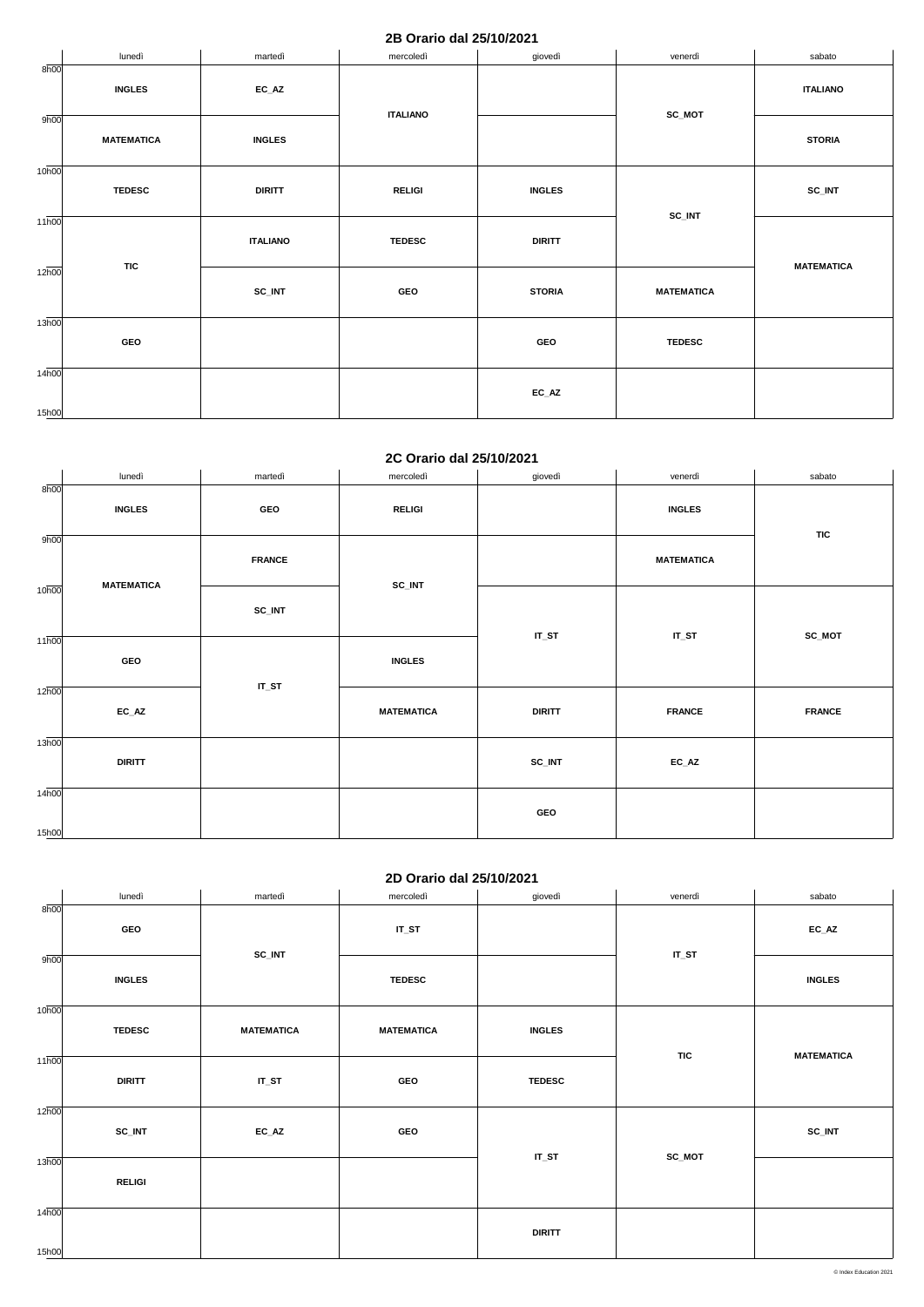### **2E Orario dal 25/10/2021**

|                             | lunedì            | martedì       | mercoledì     | giovedì           | venerdì           | sabato        |
|-----------------------------|-------------------|---------------|---------------|-------------------|-------------------|---------------|
| 8h00                        | <b>MATEMATICA</b> | <b>DIRITT</b> | SC_MOT        |                   | GEO               | SC_INT        |
| 9h00                        | GEO               | <b>INGLES</b> |               |                   |                   | $EC\_AZ$      |
| 10 <sub>h00</sub>           | <b>INGLES</b>     | $EC\_AZ$      | $IT_ST$       | GEO               | SC_INT            | <b>INGLES</b> |
| 11h00                       | $IT_ST$           |               |               | SC_INT            | <b>MATEMATICA</b> |               |
| $12\overline{h00}$          | $IT_ST$           | <b>TIC</b>    | <b>TEDESC</b> | <b>TEDESC</b>     | <b>DIRITT</b>     | $IT_ST$       |
| $13\overline{h00}$          | <b>TEDESC</b>     |               |               | <b>MATEMATICA</b> | <b>RELIGI</b>     |               |
| $14\overline{h00}$<br>15h00 |                   |               |               |                   |                   |               |

### **2L Orario dal 25/10/2021**

|                   | lunedì          | martedì       | mercoledì     | giovedì         | venerdì         | sabato |
|-------------------|-----------------|---------------|---------------|-----------------|-----------------|--------|
| 8h00              |                 |               | <b>SC_NAT</b> | SC_UM           |                 |        |
| 9h00              |                 | LAT_GEO       | SC_MOT        | <b>ITALIANO</b> | LAT_GEO         |        |
| 10 <sub>h00</sub> | <b>MATEMA</b>   | <b>SC_NAT</b> | LAT_GEO       | LAT_GEO         | <b>INGLES</b>   |        |
| 11h00             | <b>ITALIANO</b> | SC_UM         | <b>MATEMA</b> | LAT_GEO         | <b>MATEMA</b>   |        |
| 12h00             |                 | <b>DIRITT</b> | <b>DIRITT</b> | <b>INGLES</b>   | <b>ITALIANO</b> |        |
| 13 <sub>h00</sub> | SC_UM           |               |               | <b>RELIGI</b>   |                 |        |
| 14h00<br>15h00    | <b>INGLES</b>   |               |               |                 |                 |        |

## **2M Orario dal 25/10/2021**

|                   | lunedì          | martedì       | mercoledì       | giovedì         | venerdì       | sabato |
|-------------------|-----------------|---------------|-----------------|-----------------|---------------|--------|
| 8h00              |                 | SC_UM         | <b>DIRITT</b>   | <b>ITALIANO</b> | <b>SC_NAT</b> |        |
| 9h00              |                 |               | <b>MATEMA</b>   | <b>RELIGI</b>   | <b>INGLES</b> |        |
| 10 <sub>h00</sub> | <b>MATEMA</b>   |               | LAT_GEO         | SC_MOT          | LAT_GEO       |        |
| 11 <sub>h00</sub> | <b>SC_NAT</b>   | LAT_GEO       | <b>ITALIANO</b> |                 |               |        |
| 12h00             | <b>ITALIANO</b> | <b>INGLES</b> | SC_UM           | <b>INGLES</b>   | <b>DIRITT</b> |        |
| 13h00             |                 |               |                 | LAT_GEO         | <b>MATEMA</b> |        |
| 14h00<br>15h00    | SC_UM           |               |                 |                 |               |        |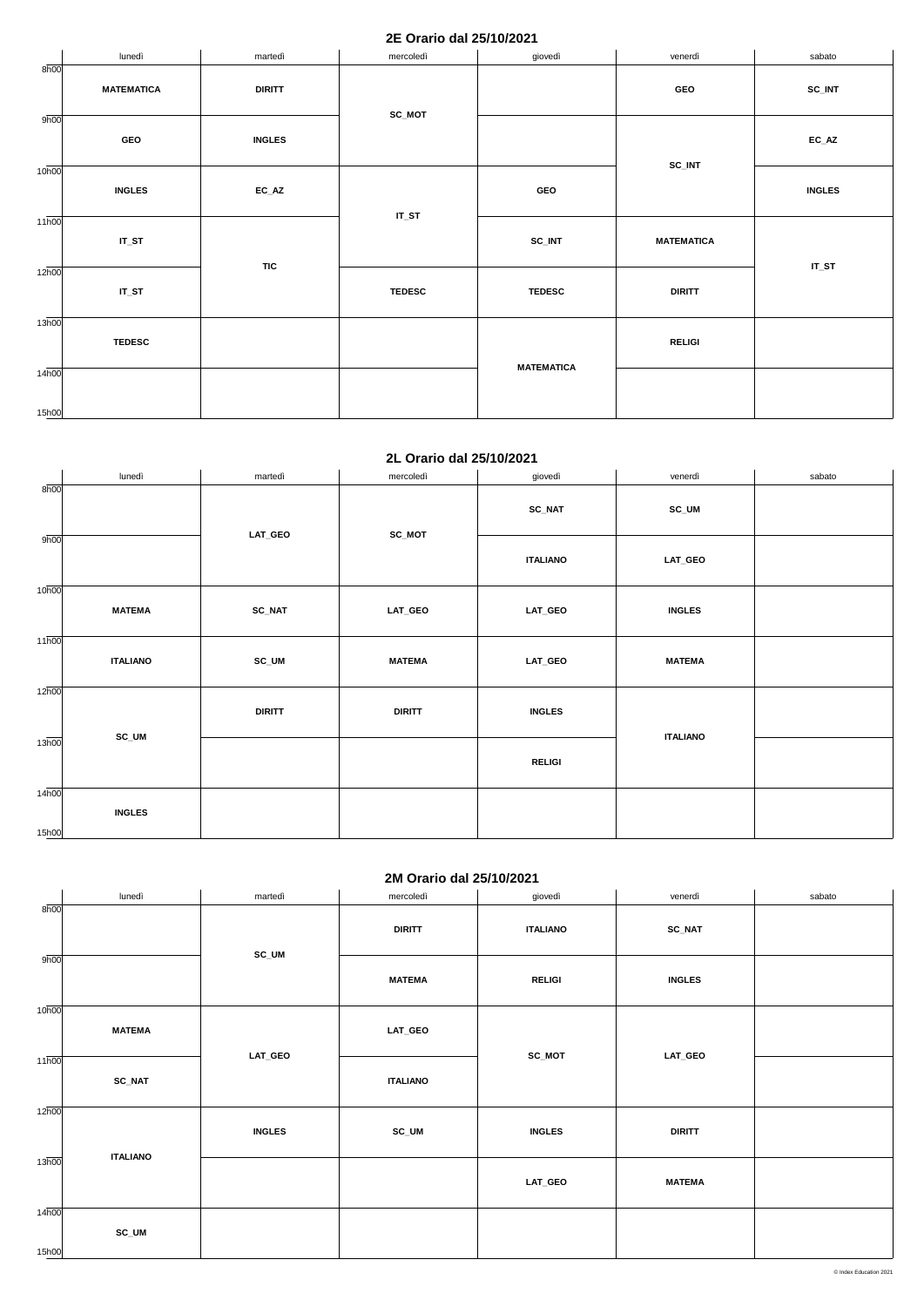#### **2N Orario dal 25/10/2021**

|                            | lunedì          | martedì         | mercoledì       | giovedì       | venerdì                                                 | sabato |
|----------------------------|-----------------|-----------------|-----------------|---------------|---------------------------------------------------------|--------|
| 8h00                       |                 |                 | LAT_GEO         | $SC_MOT$      | $SC\_NAT$                                               |        |
| 9h00                       |                 | <b>ITALIANO</b> | <b>ITALIANO</b> |               | <b>MATEMA</b>                                           |        |
| 10 <sub>h00</sub>          | <b>DIRITT</b>   | <b>MATEMA</b>   | <b>DIRITT</b>   | <b>RELIGI</b> | $\ensuremath{\mathsf{LAT}\xspace_\text{-}\mathsf{GEO}}$ |        |
| $11\overline{h00}$         |                 | <b>INGLES</b>   | LAT_GEO         | $SC\_NAT$     |                                                         |        |
| $12\overline{h00}$         | SC_UM           | SC_UM           | <b>INGLES</b>   | LAT_GEO       | <b>INGLES</b>                                           |        |
| 13 <sub>h00</sub>          | <b>ITALIANO</b> |                 |                 | LAT_GEO       | SC_UM                                                   |        |
| 14 <sub>h00</sub><br>15h00 | <b>MATEMA</b>   |                 |                 |               |                                                         |        |

#### **2P Orario dal 25/10/2021**

|                    | lunedì            | martedì           | mercoledì         | giovedì       | venerdì           | sabato        |
|--------------------|-------------------|-------------------|-------------------|---------------|-------------------|---------------|
| 8h00               |                   |                   |                   |               |                   |               |
|                    | <b>MATEMATICA</b> | <b>DIRITT</b>     | <b>MATEMATICA</b> |               | <b>GRAFICA</b>    |               |
|                    |                   |                   |                   |               |                   | <b>TIC</b>    |
| 9h00               |                   |                   |                   |               |                   |               |
|                    | <b>FRANCE</b>     |                   |                   |               | SC_INT            |               |
|                    |                   | $IT_ST$           | <b>TIC</b>        |               |                   |               |
| 10 <sub>h00</sub>  |                   |                   |                   |               |                   |               |
|                    | <b>INGLES</b>     |                   |                   |               |                   |               |
|                    |                   |                   |                   | <b>TPS</b>    | SC_MOT            | $IT_ST$       |
| $11\overline{h00}$ |                   |                   |                   |               |                   |               |
|                    | <b>DIRITT</b>     | <b>MATEMATICA</b> | GEO               |               |                   |               |
| 12h00              |                   |                   |                   |               |                   |               |
|                    |                   |                   |                   |               |                   |               |
|                    |                   | SC_INT            | <b>TPS</b>        | <b>FRANCE</b> | <b>MATEMATICA</b> | <b>INGLES</b> |
| 13 <sub>h00</sub>  | <b>TPS</b>        |                   |                   |               |                   |               |
|                    |                   |                   |                   | <b>RELIGI</b> | $IT_ST$           |               |
|                    |                   |                   |                   |               |                   |               |
| 14h00              |                   |                   |                   |               |                   |               |
|                    |                   |                   |                   | <b>INGLES</b> |                   |               |
| 15h00              |                   |                   |                   |               |                   |               |

## **2Q Orario dal 25/10/2021**

|                          | lunedì     | martedì | mercoledì  | giovedì | venerdì           | sabato |
|--------------------------|------------|---------|------------|---------|-------------------|--------|
| 8h00                     |            |         |            |         |                   |        |
| $\overline{\phantom{a}}$ |            |         | MATEMATICA |         | <b>MATEMATICA</b> |        |
| 9h00                     | <b>TPS</b> | IT_ST   |            |         |                   | SC_MOT |
|                          |            |         | <b>GEO</b> |         |                   |        |

|                    |               |                   | $  -$         |                   |            |               |
|--------------------|---------------|-------------------|---------------|-------------------|------------|---------------|
| 10 <sub>h00</sub>  | <b>INGLES</b> | <b>TIC</b>        | <b>DIRITT</b> | <b>GRAFICA</b>    | <b>TIC</b> | <b>INGLES</b> |
| $11\overline{h00}$ | <b>FRANCE</b> |                   | $IT_ST$       | <b>MATEMATICA</b> | <b>TPS</b> | <b>TPS</b>    |
| 12h00              | <b>RELIGI</b> | <b>MATEMATICA</b> | <b>INGLES</b> | SC_INT            | $IT_ST$    |               |
| 13h00              | SC_INT        |                   |               | <b>DIRITT</b>     |            |               |
| 14h00<br>15h00     |               |                   |               | <b>FRANCE</b>     |            |               |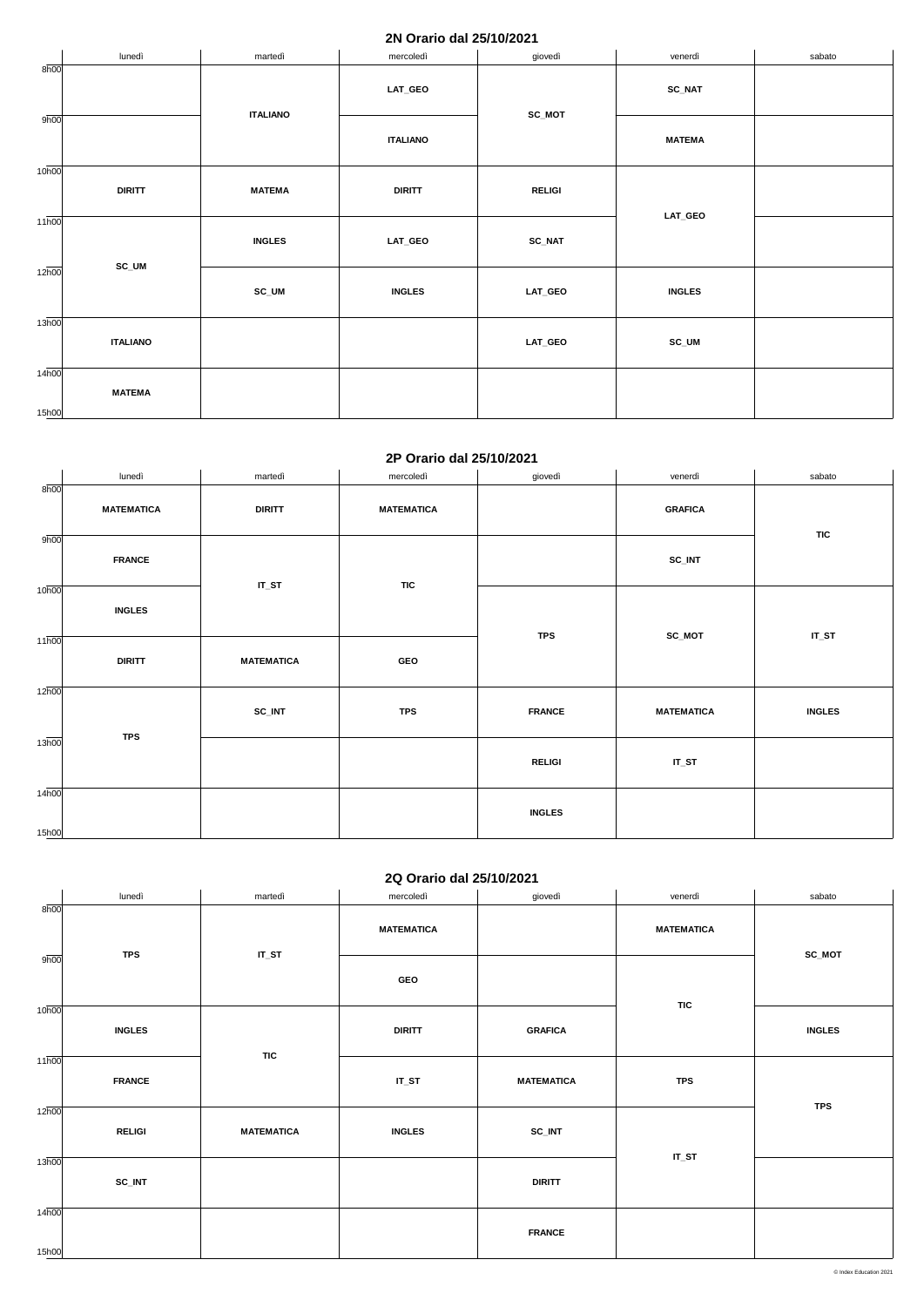### **2R Orario dal 25/10/2021**

|                             | lunedì        | martedì         | mercoledì     | giovedì            | venerdì       | sabato |
|-----------------------------|---------------|-----------------|---------------|--------------------|---------------|--------|
| 8h00                        |               | <b>CONVS_Rb</b> | <b>INGLES</b> | $\mathsf{IT\_GEO}$ | IT_GEO        |        |
| 9h00                        |               | <b>INGLES</b>   | RUS_SP        |                    |               |        |
| 10 <sub>h00</sub>           | <b>INGLES</b> | <b>MATEMA</b>   | <b>TEDESC</b> | CONVR_Sb           | CONV_I        |        |
| $11\overline{h00}$          | IT_GEO        | CONV_T          | IT_GEO        | <b>TEDESC</b>      | <b>MATEMA</b> |        |
| $12\overline{h00}$          | <b>MATEMA</b> | <b>LATINO</b>   | <b>SC_NAT</b> |                    | <b>SC_NAT</b> |        |
| 13 <sub>h00</sub>           | IT_GEO        |                 |               | SC_MOT             | <b>LATINO</b> |        |
| $14\overline{h00}$<br>15h00 | <b>RELIGI</b> |                 |               |                    |               |        |

#### **2T Orario dal 25/10/2021**

|                   | lunedì        | martedì       | mercoledì     | giovedì       | venerdì       | sabato |
|-------------------|---------------|---------------|---------------|---------------|---------------|--------|
| 8h00              |               | <b>MATEMA</b> | <b>MATEMA</b> | <b>FRANCE</b> | <b>SC_NAT</b> |        |
| 9h00              |               | <b>SPAGNO</b> | <b>RELIGI</b> | IT_GEO        | CONV_S        |        |
| 10 <sub>h00</sub> | <b>MATEMA</b> | CONV_F        | <b>INGLES</b> |               | <b>FRANCE</b> |        |
| 11h00             |               | CONV_I        |               | $SC_MOT$      |               |        |
| 12h00             | IT_GEO        | SC_NAT        | IT_GEO        | <b>INGLES</b> | IT_GEO        |        |
| 13h00             | <b>INGLES</b> |               |               | <b>SPAGNO</b> | <b>LATINO</b> |        |
| 14h00<br>15h00    | <b>LATINO</b> |               |               |               |               |        |

## **2U Orario dal 25/10/2021**

|                   | lunedì          | martedì         | mercoledì     | giovedì         | venerdì       | sabato |
|-------------------|-----------------|-----------------|---------------|-----------------|---------------|--------|
| 8h00              |                 |                 |               |                 |               |        |
|                   |                 | <b>CONVS_Rb</b> | <b>INGLES</b> | GEO_ST          | <b>INGLES</b> |        |
|                   |                 |                 |               |                 |               |        |
| 9h00              |                 |                 |               |                 |               |        |
|                   |                 | <b>MATEMA</b>   | RUS_SP        | $CONV_T$        | <b>TEDESC</b> |        |
|                   |                 |                 |               |                 |               |        |
| 10 <sub>h00</sub> |                 |                 |               |                 |               |        |
|                   | CONV_I          | GEO_ST          | <b>MATEMA</b> | CONVR_Sb        |               |        |
|                   |                 |                 |               |                 |               |        |
| 11 <sub>h00</sub> |                 |                 |               |                 | SC_MOT        |        |
|                   | GEO_ST          | $SC\_NAT$       | <b>INGLES</b> |                 |               |        |
|                   |                 |                 |               |                 |               |        |
| 12h00             |                 |                 |               | <b>ITALIANO</b> |               |        |
|                   | <b>ITALIANO</b> | <b>TEDESC</b>   | <b>LATINO</b> |                 | <b>LATINO</b> |        |
|                   |                 |                 |               |                 |               |        |
| 13h00             |                 |                 |               |                 |               |        |
|                   | <b>MATEMA</b>   |                 |               | $SC\_NAT$       | <b>RELIGI</b> |        |
|                   |                 |                 |               |                 |               |        |
| 14h00             |                 |                 |               |                 |               |        |
|                   | <b>ITALIANO</b> |                 |               |                 |               |        |
|                   |                 |                 |               |                 |               |        |
| 15h00             |                 |                 |               |                 |               |        |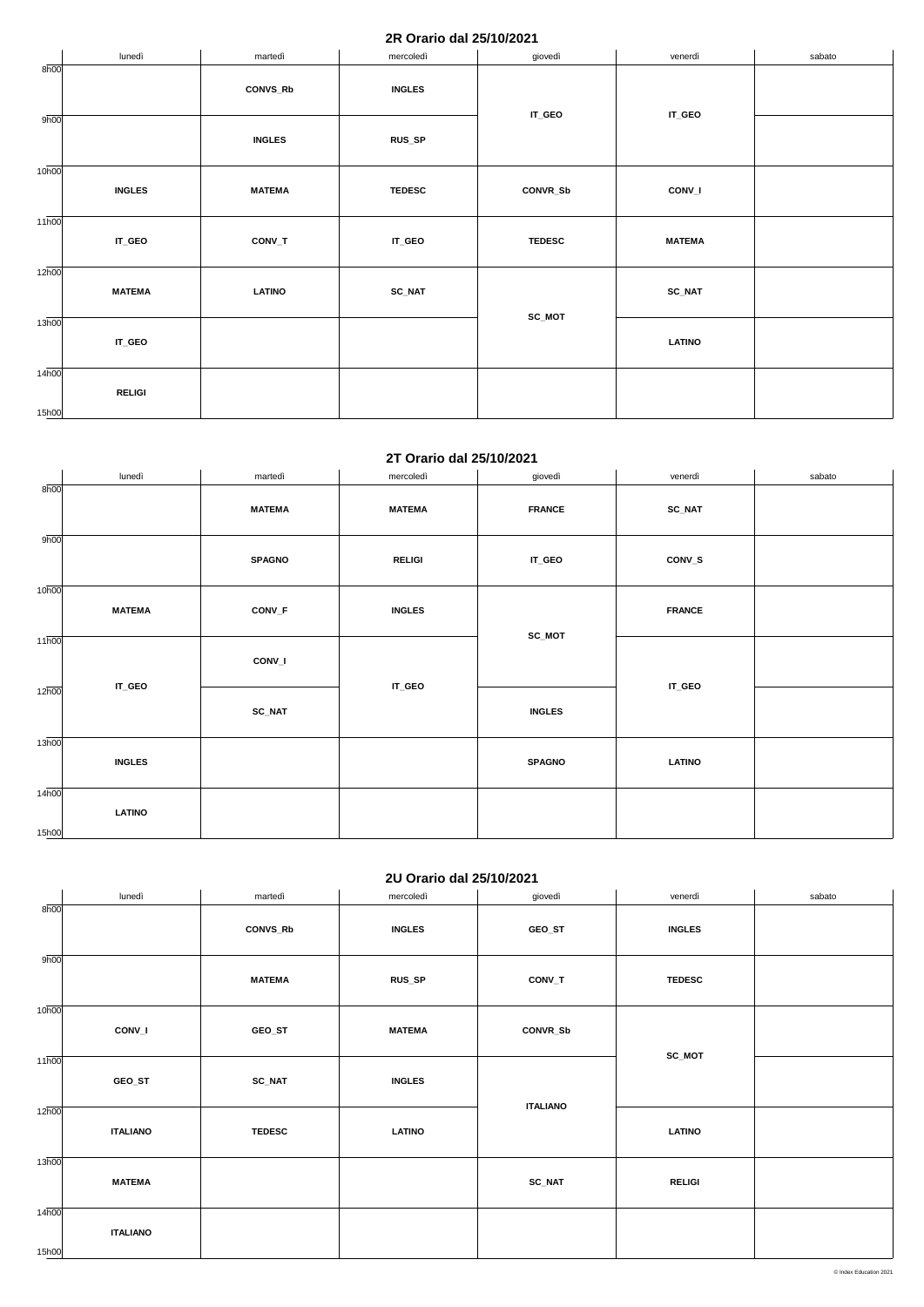### **3A Orario dal 25/10/2021**

|                             | lunedì         | martedì                    | mercoledì                  | giovedì                    | venerdì           | sabato            |
|-----------------------------|----------------|----------------------------|----------------------------|----------------------------|-------------------|-------------------|
| 8h00                        |                | <b>INGLES</b>              |                            |                            | <b>MATEMATICA</b> | <b>RELIGI</b>     |
| 9h00                        |                | <b>MATEMATICA</b>          | $\mathsf{EC}\_\mathsf{AZ}$ | <b>DIS_GIU</b>             | DIS_GIU           | <b>INFO</b>       |
| 10 <sub>h00</sub>           | <b>FRANCE</b>  |                            | <b>DIS_GIU</b>             | $\mathsf{EC}\_\mathsf{AZ}$ |                   |                   |
| $11\overline{h00}$          |                | $\mathsf{EC}\_\mathsf{AZ}$ | $IT_ST$                    |                            | $IT_ST$           | <b>FRANCE</b>     |
| $12\overline{h00}$          | $IT_ST$        | $IT_ST$                    | <b>INGLES</b>              | SC_MOT                     |                   | <b>MATEMATICA</b> |
| 13h00                       | <b>DIS_GIU</b> | <b>FRANCE</b>              |                            |                            |                   |                   |
| $14\overline{h00}$<br>15h00 | <b>INGLES</b>  |                            |                            |                            |                   |                   |

### **3B Orario dal 25/10/2021**

|                    | lunedì        | martedì           | mercoledì         | giovedì        | venerdì                    | sabato            |
|--------------------|---------------|-------------------|-------------------|----------------|----------------------------|-------------------|
| 8h00               |               | <b>MATEMATICA</b> | $EC\_AZ$          | <b>DIS_GIU</b> | <b>DIS_GIU</b>             | <b>INGLES</b>     |
| 9h00               |               |                   | <b>MATEMATICA</b> | $IT_ST$        | <b>FRANCE</b>              | <b>MATEMATICA</b> |
| 10 <sub>h00</sub>  | <b>INGLES</b> | <b>INFO</b>       | $IT_ST$           | SC_MOT         | <b>RELIGI</b>              | <b>FRANCE</b>     |
| 11h00              | DIS_GIU       | $EC\_AZ$          |                   |                | $\mathsf{EC}\_\mathsf{AZ}$ | <b>DIS_GIU</b>    |
| $12\overline{h00}$ |               |                   | <b>FRANCE</b>     | $EC\_AZ$       | $IT_ST$                    |                   |
| 13h00              | $IT_ST$       | <b>INGLES</b>     |                   |                |                            |                   |
| 14h00<br>15h00     |               |                   |                   |                |                            |                   |

## **3D Orario dal 25/10/2021**

|                             |                | $EC\_AZ$      |                   |             |                   |               |
|-----------------------------|----------------|---------------|-------------------|-------------|-------------------|---------------|
| 10 <sub>h00</sub>           | <b>DIS_GIU</b> |               | <b>MATEMATICA</b> | $IT_ST$     | <b>MATEMATICA</b> | <b>INGLES</b> |
| $11\overline{h00}$          | <b>INGLES</b>  | <b>FRANCE</b> | <b>FRANCE</b>     |             | <b>FRANCE</b>     |               |
| 12 <sub>h00</sub>           | $EC\_AZ$       |               | <b>TEDESC</b>     |             | <b>TEDESC</b>     | $IT_ST$       |
| 13h00                       | <b>TEDESC</b>  | $IT_ST$       |                   | <b>INFO</b> |                   |               |
| $14\overline{h00}$<br>15h00 | <b>RELIGI</b>  |               |                   |             |                   |               |

|      | lunedì | martedì       | mercoledì | giovedì        | venerdì  | sabato         |
|------|--------|---------------|-----------|----------------|----------|----------------|
| 8h00 |        |               |           |                |          |                |
|      |        | <b>INGLES</b> |           |                |          | MATEMATICA     |
| 9h00 |        |               | SC_MOT    | <b>DIS_GIU</b> | $EC\_AZ$ |                |
|      |        |               |           |                |          | <b>DIS_GIU</b> |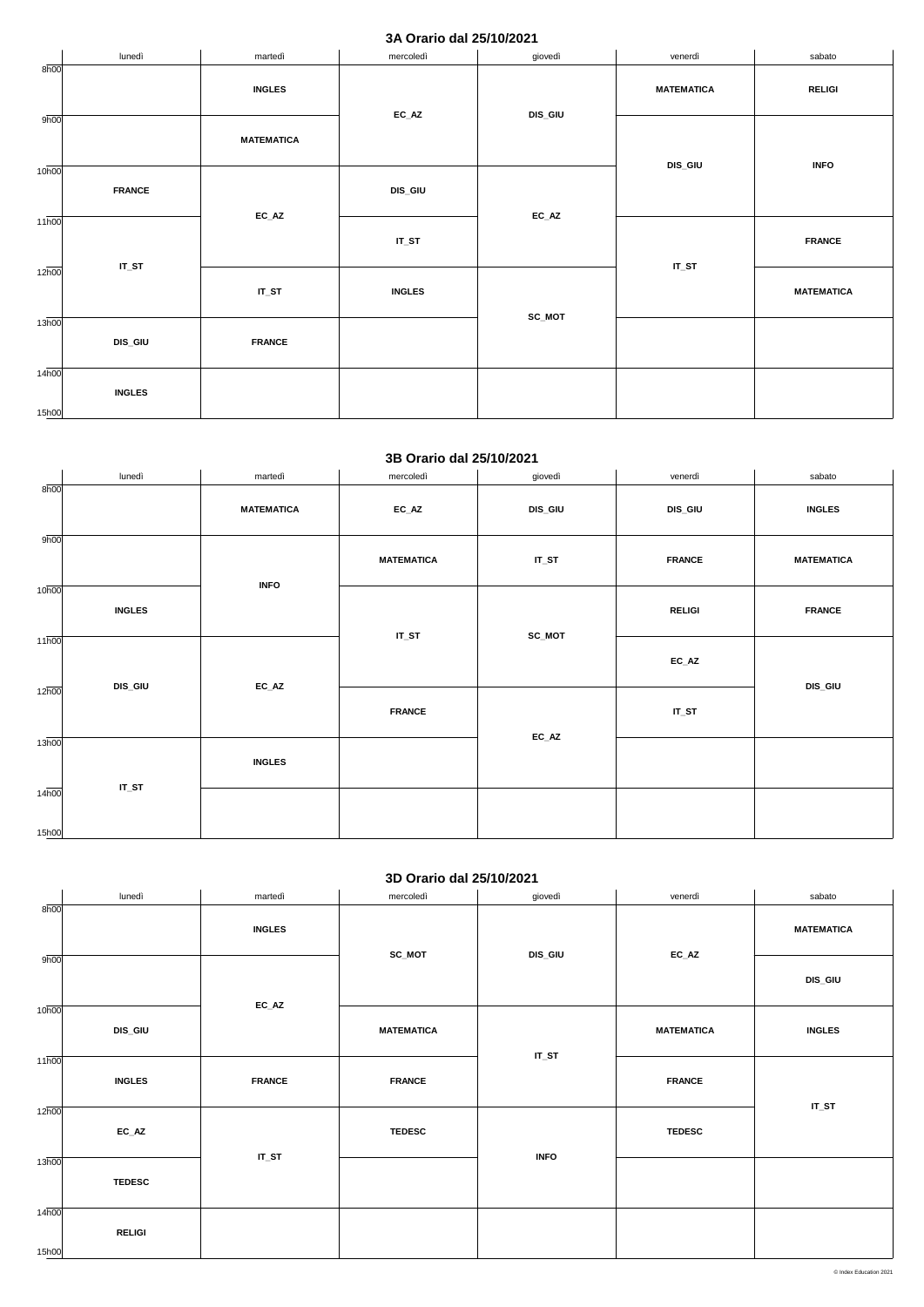### **3E Orario dal 25/10/2021**

|                             | lunedì            | martedì             | mercoledì      | giovedì           | venerdì       | sabato        |
|-----------------------------|-------------------|---------------------|----------------|-------------------|---------------|---------------|
| 8h00                        |                   | <b>CINESE</b>       | <b>DIS_GIU</b> | <b>MATEMATICA</b> | SC_MOT        | <b>INGLES</b> |
| 9h00                        |                   | <b>INGLES</b>       | <b>RELIGI</b>  | $EC\_AZ$          |               | <b>CINESE</b> |
| 10 <sub>h00</sub>           | <b>TEDESC</b>     |                     | <b>TEDESC</b>  |                   | <b>INGLES</b> | $EC\_AZ$      |
| $11\overline{h00}$          |                   | $EC\_AZ$<br>$IT_ST$ |                | <b>DIS_GIU</b>    | $IT_ST$       | <b>INFO</b>   |
| $12\overline{h00}$          |                   |                     | $IT_ST$        | <b>CINESE</b>     |               |               |
| $13\overline{h00}$          | <b>MATEMATICA</b> | <b>DIS_GIU</b>      |                | <b>TEDESC</b>     |               |               |
| $14\overline{h00}$<br>15h00 |                   |                     |                |                   |               |               |

### **3L Orario dal 25/10/2021**

|                    | lunedì          | martedì         | mercoledì       | giovedì       | venerdì         | sabato        |
|--------------------|-----------------|-----------------|-----------------|---------------|-----------------|---------------|
| 8h00               | <b>INGLES</b>   |                 |                 | $SC_UM$       |                 | <b>STORIA</b> |
| 9h00               | <b>MATE_FIS</b> |                 | $IT\_LAT$       |               | $SC_UM$         | <b>INGLES</b> |
| 10 <sub>h00</sub>  | SC_MOT          | <b>RELIGI</b>   | SC_UM           | <b>IT_LAT</b> | <b>FILO</b>     | <b>SC_NAT</b> |
| $11\overline{h00}$ |                 | <b>MATE_FIS</b> | <b>SC_NAT</b>   | <b>ARTE</b>   | $IT\_LAT$       | <b>FILO</b>   |
| $12\overline{h00}$ | <b>ARTE</b>     | $IT\_LAT$       | <b>MATE_FIS</b> | <b>STORIA</b> | <b>MATE_FIS</b> |               |
| 13h00              |                 | SC_UM           |                 | <b>INGLES</b> |                 |               |
| 14h00<br>15h00     |                 | <b>FILO</b>     |                 |               |                 |               |

### **3M Orario dal 25/10/2021**

|                    | lunedì          | martedì         | mercoledì       | giovedì       | venerdì       | sabato           |
|--------------------|-----------------|-----------------|-----------------|---------------|---------------|------------------|
| 8h00               | <b>FILO</b>     |                 | <b>MATE_FIS</b> | IT_LAT_ST     | IT_LAT_ST     | <b>FILO</b>      |
| 9h00               | <b>ARTE</b>     |                 | <b>RELIGI</b>   |               |               | SC_UM            |
| 10 <sub>h00</sub>  | IT_LAT_ST       | IT_LAT_ST       | <b>SC_NAT</b>   | <b>FILO</b>   | <b>INGLES</b> | <b>MATE_FIS</b>  |
| $11\overline{h00}$ |                 | <b>MATE_FIS</b> | $SC_UM$         | <b>SC_NAT</b> | $SC_UM$       | <b>IT_LAT_ST</b> |
| 12h00              | <b>MATE_FIS</b> |                 |                 | <b>ARTE</b>   |               |                  |
| 13h00              |                 | SC_MOT          |                 | <b>INGLES</b> |               |                  |
| 14h00<br>15h00     |                 | <b>INGLES</b>   |                 |               |               |                  |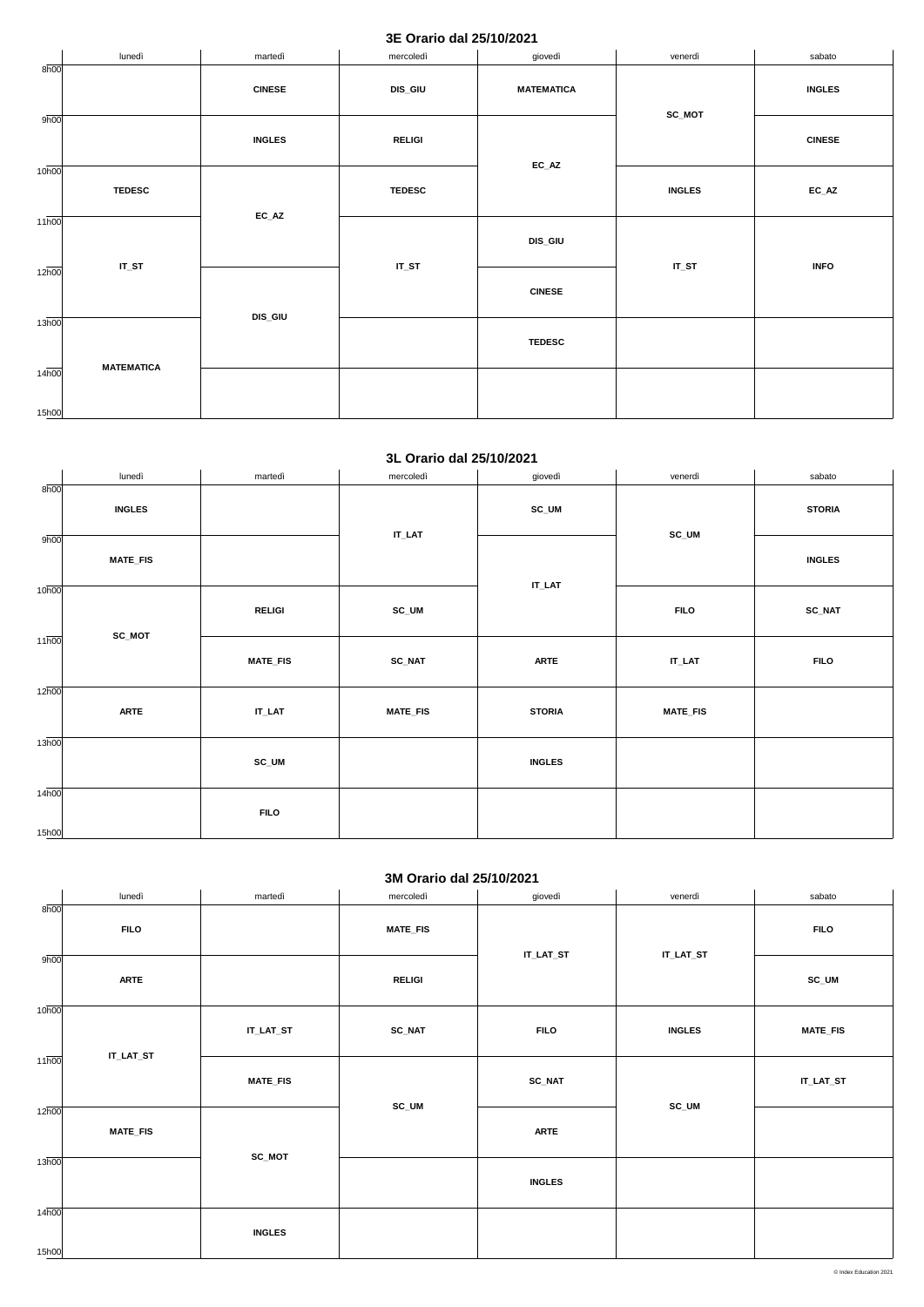## **3N Orario dal 25/10/2021**

|                             | lunedì                  | martedì         | mercoledì       | giovedì       | venerdì         | sabato      |
|-----------------------------|-------------------------|-----------------|-----------------|---------------|-----------------|-------------|
| 8h00                        | $FL\_SC$                |                 | $FL\_SC$        | <b>LATINO</b> |                 | <b>ARTE</b> |
| 9h00                        | $IT_ST$                 |                 | <b>INGLES</b>   | <b>INGLES</b> | $IT_ST$         |             |
| 10 <sub>h00</sub>           | <b>LATINO</b><br>SC_MOT |                 | <b>SC_NAT</b>   | $IT_ST$       | $FL\_SC$        | $IT_ST$     |
| $11\overline{h00}$          |                         | <b>MATE_FIS</b> |                 | <b>RELIGI</b> | <b>SC_NAT</b>   |             |
| $12\overline{h00}$          | <b>MATE_FIS</b>         | $FL\_SC$        | <b>MATE_FIS</b> | $FL\_SC$      | <b>MATE_FIS</b> |             |
| $13\overline{h00}$          |                         | <b>INGLES</b>   |                 |               |                 |             |
| $14\overline{h00}$<br>15h00 |                         | <b>ARTE</b>     |                 |               |                 |             |

#### **3P Orario dal 25/10/2021**

|                    | lunedì         | martedì        | mercoledì         | giovedì           | venerdì        | sabato            |
|--------------------|----------------|----------------|-------------------|-------------------|----------------|-------------------|
| 8h00               |                | <b>GRAFICA</b> | <b>MATEMATICA</b> |                   | $IT_ST$        | $IT_ST$           |
| 9h00               |                |                | $EC\_AZ$          | <b>GRAFICA</b>    | <b>INGLES</b>  | <b>FRANCE</b>     |
| 10h00              | $IT_ST$        | $EC\_AZ$       | $IT_ST$           | <b>ARTE</b>       | <b>INGLES</b>  | SC_MOT            |
| $11\overline{h00}$ |                | <b>T_COMUN</b> |                   | <b>MATEMATICA</b> | <b>T_COMUN</b> |                   |
| 12h00              | <b>RELIGI</b>  | <b>INGLES</b>  |                   | $EC\_AZ$          | <b>ARTE</b>    | <b>MATEMATICA</b> |
| 13h00              |                |                | <b>GRAFICA</b>    | <b>FRANCE</b>     |                |                   |
| 14h00<br>15h00     | <b>GRAFICA</b> |                |                   |                   |                |                   |

## **3Q Orario dal 25/10/2021**

|      | lunedì | martedì        | mercoledì      | giovedì       | venerdì  | sabato |
|------|--------|----------------|----------------|---------------|----------|--------|
| 8h00 |        |                |                |               |          |        |
|      |        |                | $IT_ST$        | <b>INGLES</b> |          |        |
| 9h00 |        | <b>DIS_GIU</b> |                |               | $EC\_AZ$ | EC_AZ  |
|      |        |                | <b>T_COMUN</b> |               |          |        |

|                   |                   |               |               | $EC\_AZ$          |                   |               |
|-------------------|-------------------|---------------|---------------|-------------------|-------------------|---------------|
| 10 <sub>h00</sub> | <b>FRANCE</b>     |               |               |                   | <b>RELIGI</b>     | <b>INGLES</b> |
| 11h00             |                   | $IT_ST$       | <b>SC_MOT</b> | <b>DIS_GIU</b>    | $IT_ST$           |               |
| 12 <sub>h00</sub> | $EC\_AZ$          | <b>INGLES</b> | <b>FRANCE</b> | <b>MATEMATICA</b> | <b>MATEMATICA</b> | $IT_ST$       |
| 13h00             | <b>T_COMUN</b>    |               | GEO           | <b>DIS_GIU</b>    |                   |               |
| 14h00<br>15h00    | <b>MATEMATICA</b> |               |               |                   |                   |               |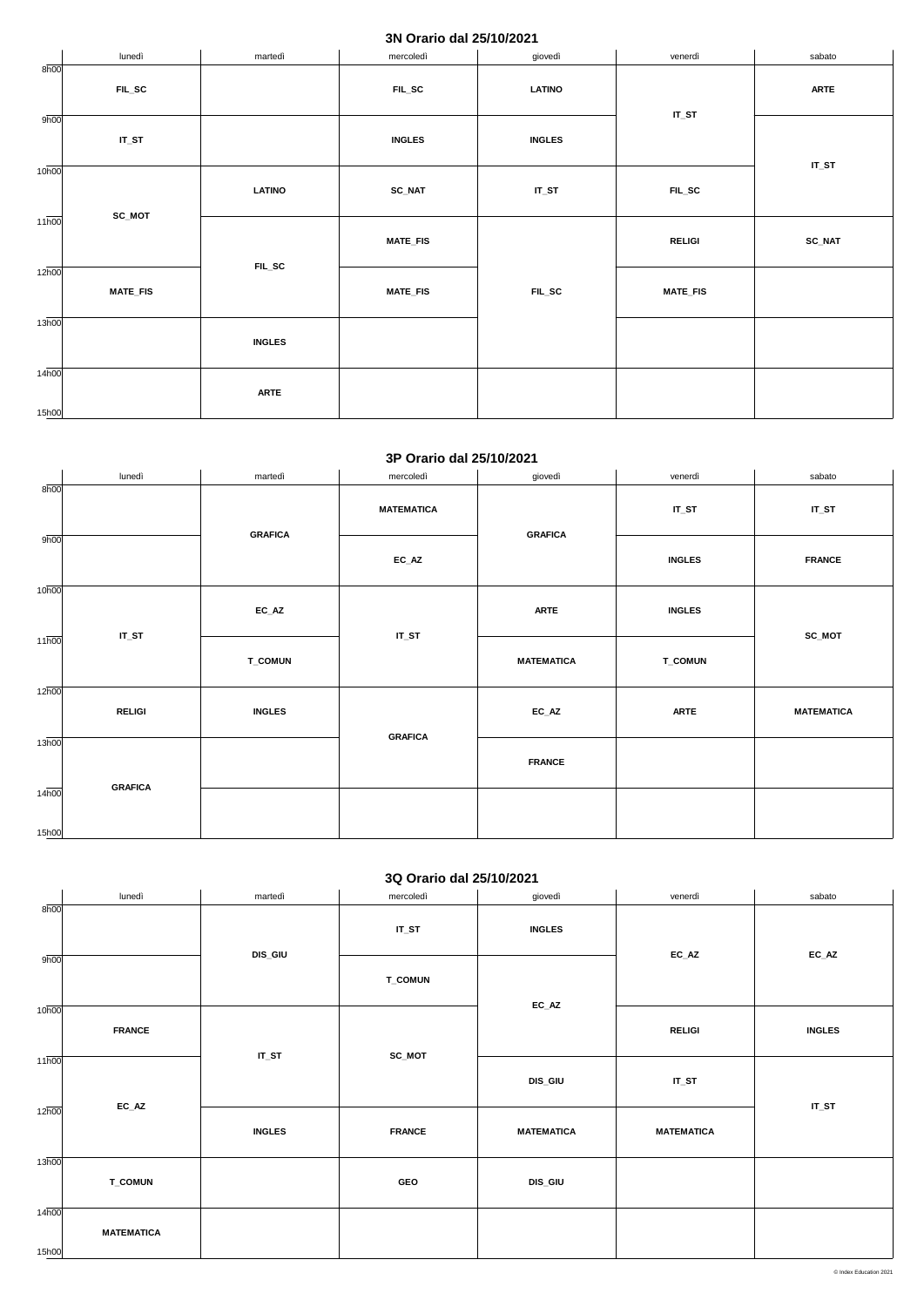### **3R Orario dal 25/10/2021**

|                            | lunedì        | martedì       | mercoledì       | giovedì         | venerdì         | sabato          |
|----------------------------|---------------|---------------|-----------------|-----------------|-----------------|-----------------|
| 8h00                       | <b>INGLES</b> |               | <b>SPAGNO</b>   | <b>INGLES</b>   | <b>SPAGNO</b>   | <b>ARTE</b>     |
| 9h00                       | CONV_S        |               | <b>RELIGI</b>   | <b>SC_NAT</b>   | <b>MATE_FIS</b> | <b>INGLES</b>   |
| 10 <sub>h00</sub>          |               | <b>STORIA</b> | <b>FILO</b>     | <b>ARTE</b>     | <b>TEDESC</b>   | <b>MATE_FIS</b> |
| $11\overline{h00}$         | SC_MOT        |               | <b>ITALIANO</b> | <b>MATE_FIS</b> |                 | <b>ITALIANO</b> |
| 12 <sub>h00</sub>          | <b>TEDESC</b> | CONV_I        | <b>MATE_FIS</b> | <b>SPAGNO</b>   | <b>ITALIANO</b> |                 |
| 13 <sub>h00</sub>          | <b>FILO</b>   | CONV_T        | <b>TEDESC</b>   |                 |                 |                 |
| 14 <sub>h00</sub><br>15h00 |               | <b>SC_NAT</b> |                 |                 |                 |                 |

#### **3S Orario dal 25/10/2021**

|                    | lunedì          | martedì         | mercoledì       | giovedì         | venerdì         | sabato          |
|--------------------|-----------------|-----------------|-----------------|-----------------|-----------------|-----------------|
| 8h00               | <b>MATE_FIS</b> |                 | <b>SC_NAT</b>   | <b>INGLES</b>   | <b>INGLES</b>   | <b>SPAGNO</b>   |
| 9h00               | CONV_I          |                 | <b>INGLES</b>   | <b>SPAGNO</b>   | ST_FILO         | ST_FILO         |
| 10 <sub>h00</sub>  | <b>SPAGNO</b>   | CONV_S          | <b>TEDESC</b>   | ST_FILO         |                 | <b>ARTE</b>     |
| $11\overline{h00}$ | <b>TEDESC</b>   | <b>TEDESC</b>   | <b>RELIGI</b>   | <b>ITALIANO</b> | <b>MATE_FIS</b> | <b>ITALIANO</b> |
| 12 <sub>h00</sub>  |                 | <b>ST_FILO</b>  |                 | <b>ARTE</b>     | CONV_T          |                 |
| 13h00              | SC_MOT          | $SC\_NAT$       | <b>ITALIANO</b> |                 |                 |                 |
| 14h00<br>15h00     |                 | <b>MATE_FIS</b> |                 |                 |                 |                 |

## **3T Orario dal 25/10/2021**

|                    | lunedì        | martedì         | mercoledì     | giovedì         | venerdì         | sabato          |
|--------------------|---------------|-----------------|---------------|-----------------|-----------------|-----------------|
| 8h00               | $IT_ST$       |                 | <b>RELIGI</b> | <b>SPAGNO</b>   | <b>MATE_FIS</b> |                 |
| 9h00               | <b>FILO</b>   |                 | $SC\_NAT$     | <b>MATE_FIS</b> | <b>INGLES</b>   | $IT_ST$         |
| 10 <sub>h00</sub>  | SC_MOT        | <b>ARTE</b>     | <b>FILO</b>   | <b>FRANCE</b>   | CONV_S          | <b>ARTE</b>     |
| $11\overline{h00}$ |               | <b>SPAGNO</b>   | <b>FRANCE</b> | <b>INGLES</b>   | <b>SC_NAT</b>   | <b>MATE_FIS</b> |
| 12h00              | <b>SPAGNO</b> | <b>MATE_FIS</b> |               | $IT_ST$         | <b>FRANCE</b>   |                 |
| 13h00              | <b>INGLES</b> | CONV_I          | $IT_ST$       |                 |                 |                 |
| 14h00<br>15h00     |               | $CONV_F$        |               |                 |                 |                 |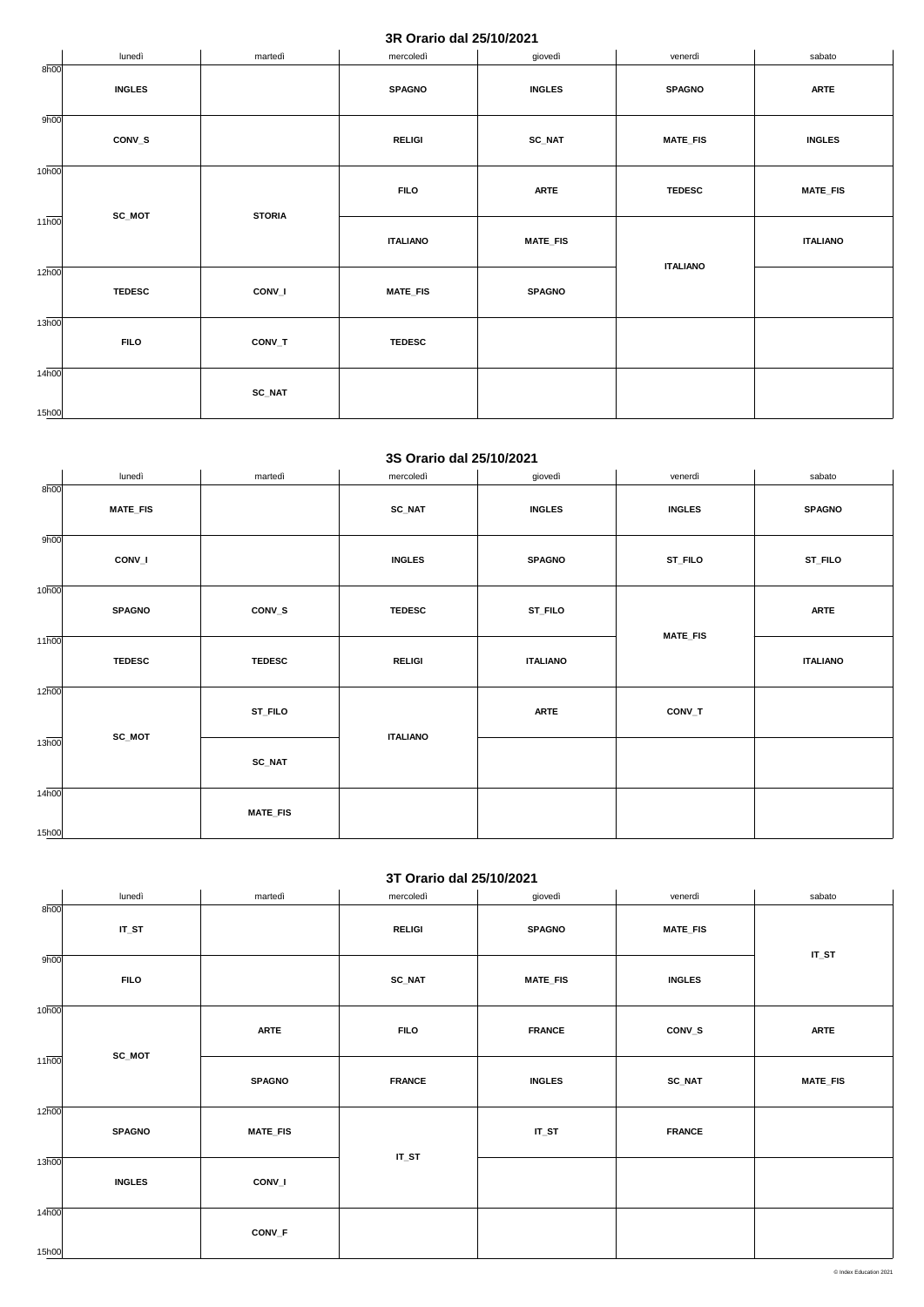## **3U Orario dal 25/10/2021**

|                             | lunedì        | martedì         | mercoledì       | giovedì         | venerdì         | sabato        |
|-----------------------------|---------------|-----------------|-----------------|-----------------|-----------------|---------------|
| 8h00                        | <b>RELIGI</b> |                 | <b>SC_NAT</b>   | <b>TEDESC</b>   | <b>FILO</b>     | <b>INGLES</b> |
| 9h00                        | <b>INGLES</b> |                 | <b>MATE_FIS</b> | <b>ARTE</b>     | <b>TEDESC</b>   | $IT_ST$       |
| 10 <sub>h00</sub>           | <b>RUSSO</b>  | <b>MATE_FIS</b> | <b>TEDESC</b>   | $IT_ST$         | <b>MATE_FIS</b> |               |
| $11\overline{h00}$          | CONV_I        | <b>RUSSO</b>    | <b>RUSSO</b>    | CONV_R          |                 | SC_MOT        |
| $12\overline{h00}$          | $IT_ST$       | CONV_T          | <b>FILO</b>     | <b>MATE_FIS</b> | $IT_ST$         |               |
| 13 <sub>h00</sub>           |               | <b>SC_NAT</b>   | <b>INGLES</b>   |                 |                 |               |
| $14\overline{h00}$<br>15h00 |               | <b>ARTE</b>     |                 |                 |                 |               |

#### **4A Orario dal 25/10/2021**

|                    | lunedì            | martedì       | mercoledì         | giovedì           | venerdì       | sabato                     |
|--------------------|-------------------|---------------|-------------------|-------------------|---------------|----------------------------|
| 8h00               | $EC\_AZ$          | <b>FRANCE</b> |                   |                   |               |                            |
| 9h00               | $IT_ST$           | <b>INGLES</b> | $IT_ST$           | <b>INFO</b>       |               | SC_MOT                     |
| 10 <sub>h00</sub>  |                   | DIS_GIU       | <b>MATEMATICA</b> | <b>INGLES</b>     | <b>FRANCE</b> | <b>DIS_GIU</b>             |
| $11\overline{h00}$ | <b>MATEMATICA</b> |               | $EC\_AZ$          | <b>MATEMATICA</b> | DIS_GIU       | $\mathsf{EC}\_\mathsf{AZ}$ |
| 12 <sub>h00</sub>  | <b>DIS_GIU</b>    | $EC\_AZ$      |                   | <b>FRANCE</b>     | <b>RELIGI</b> |                            |
| 13h00              |                   |               | <b>INGLES</b>     | MATEM             |               |                            |
| 14h00              |                   |               |                   |                   | $IT_ST$       |                            |
| 15h00              |                   |               |                   |                   |               |                            |

### **4B Orario dal 25/10/2021**

|                   | lunedì            | martedì        | mercoledì         | giovedì                    | venerdì       | sabato        |
|-------------------|-------------------|----------------|-------------------|----------------------------|---------------|---------------|
| 8h00              | <b>MATEMATICA</b> |                | <b>MATEMATICA</b> | DIS_GIU                    |               |               |
| 9h00              | <b>INGLES</b>     | <b>DIS_GIU</b> | DIS_GIU           | <b>MATEMATICA</b>          |               | $EC\_AZ$      |
| 10 <sub>h00</sub> | $EC\_AZ$          |                |                   | <b>TEDESC</b>              | <b>TEDESC</b> | <b>INGLES</b> |
| 11 <sub>h00</sub> |                   | $EC\_AZ$       | <b>TEDESC</b>     |                            |               |               |
| 12 <sub>h00</sub> | $IT_ST$           |                |                   | $\mathsf{EC}\_\mathsf{AZ}$ | $IT_ST$       | $IT_ST$       |
| 13h00             |                   | SC_MOT         | <b>INFO</b>       |                            | <b>INGLES</b> |               |
| 14h00<br>15h00    |                   |                |                   |                            | <b>RELIGI</b> |               |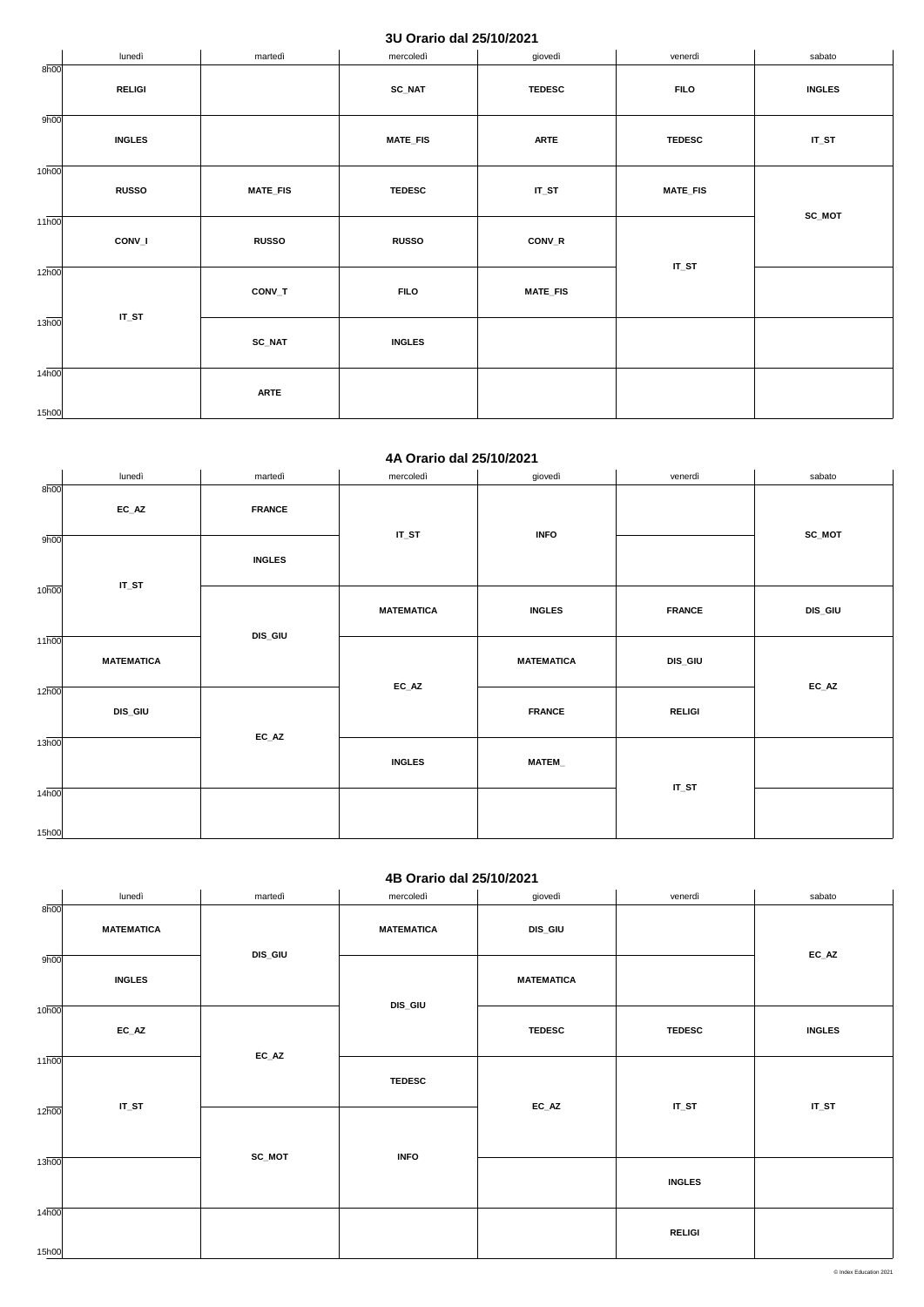### **4C Orario dal 25/10/2021**

|                    | lunedì            | martedì        | mercoledì              | giovedì                    | venerdì       | sabato                     |
|--------------------|-------------------|----------------|------------------------|----------------------------|---------------|----------------------------|
| 8h00               |                   | $EC\_AZ$       | <b>MATEMATICA</b>      |                            |               |                            |
| 9h00               | SC_MOT            |                | <b>INGLES</b>          | $\mathsf{EC}\_\mathsf{AZ}$ |               | <b>DIS_GIU</b>             |
| 10 <sub>h00</sub>  | <b>MATEMATICA</b> | <b>DIS_GIU</b> |                        | <b>MATEMATICA</b>          |               | <b>RELIGI</b>              |
| $11\overline{h00}$ | $EC\_AZ$          | $IT_ST$        | <b>INFO</b><br>$IT_ST$ | $IT_ST$                    | <b>INFO</b>   | $\mathsf{EC}\_\mathsf{AZ}$ |
| 12 <sub>h00</sub>  |                   | <b>INFO</b>    |                        |                            | $IT_ST$       |                            |
| 13h00              |                   | <b>INGLES</b>  |                        |                            | DIS_GIU       |                            |
| 14h00<br>15h00     |                   |                |                        |                            | <b>INGLES</b> |                            |

#### **4D Orario dal 25/10/2021**

|                             | lunedì            | martedì        | mercoledì      | giovedì                    | venerdì       | sabato            |
|-----------------------------|-------------------|----------------|----------------|----------------------------|---------------|-------------------|
| 8h00                        | SC_MOT            | <b>DIS_GIU</b> |                | <b>MATEMATICA</b>          |               | <b>INGLES</b>     |
| 9h00                        |                   |                |                | $IT_ST$                    |               | <b>FRANCE</b>     |
| 10 <sub>h00</sub>           | $IT_ST$           | $IT_ST$        | <b>DIS_GIU</b> | <b>INGLES</b>              |               |                   |
| $11\overline{h00}$          | <b>FRANCE</b>     | <b>TEDESC</b>  | <b>RELIGI</b>  | $\mathsf{EC}\_\mathsf{AZ}$ | $IT_ST$       | $EC\_AZ$          |
| $12\overline{h00}$          | <b>MATEMATICA</b> | <b>FRANCE</b>  |                | <b>DIS_GIU</b>             |               | <b>MATEMATICA</b> |
| 13h00                       |                   | <b>INGLES</b>  | $EC\_AZ$       |                            | <b>INFO</b>   |                   |
| $14\overline{h00}$<br>15h00 |                   |                |                |                            | <b>TEDESC</b> |                   |

### **4E Orario dal 25/10/2021**

|                    | lunedì                             | martedì           | mercoledì                  | giovedì       | venerdì | sabato            |
|--------------------|------------------------------------|-------------------|----------------------------|---------------|---------|-------------------|
| 8h00               | $EC\_AZ$                           | $IT_ST$           | <b>INFO</b>                | $EC\_AZ$      |         | <b>MATEMATICA</b> |
| 9h00               |                                    | <b>MATEMATICA</b> |                            | <b>INGLES</b> |         | $IT_ST$           |
| 10 <sub>h00</sub>  | <b>DIS_GIU</b>                     | CIN_FR            | $\mathsf{EC}\_\mathsf{AZ}$ | <b>TEDESC</b> | $IT_ST$ |                   |
| $11\overline{h00}$ | <b>MATEMATICA</b><br><b>INGLES</b> |                   |                            | CIN_FR        |         | CIN_FR            |
| 12h00              | <b>TEDESC</b>                      |                   | $IT_ST$                    | <b>RELIGI</b> |         | <b>INGLES</b>     |
| 13h00              |                                    | <b>DIS_GIU</b>    | <b>TEDESC</b>              |               | SC_MOT  |                   |
| 14h00<br>15h00     |                                    |                   |                            |               | DIS_GIU |                   |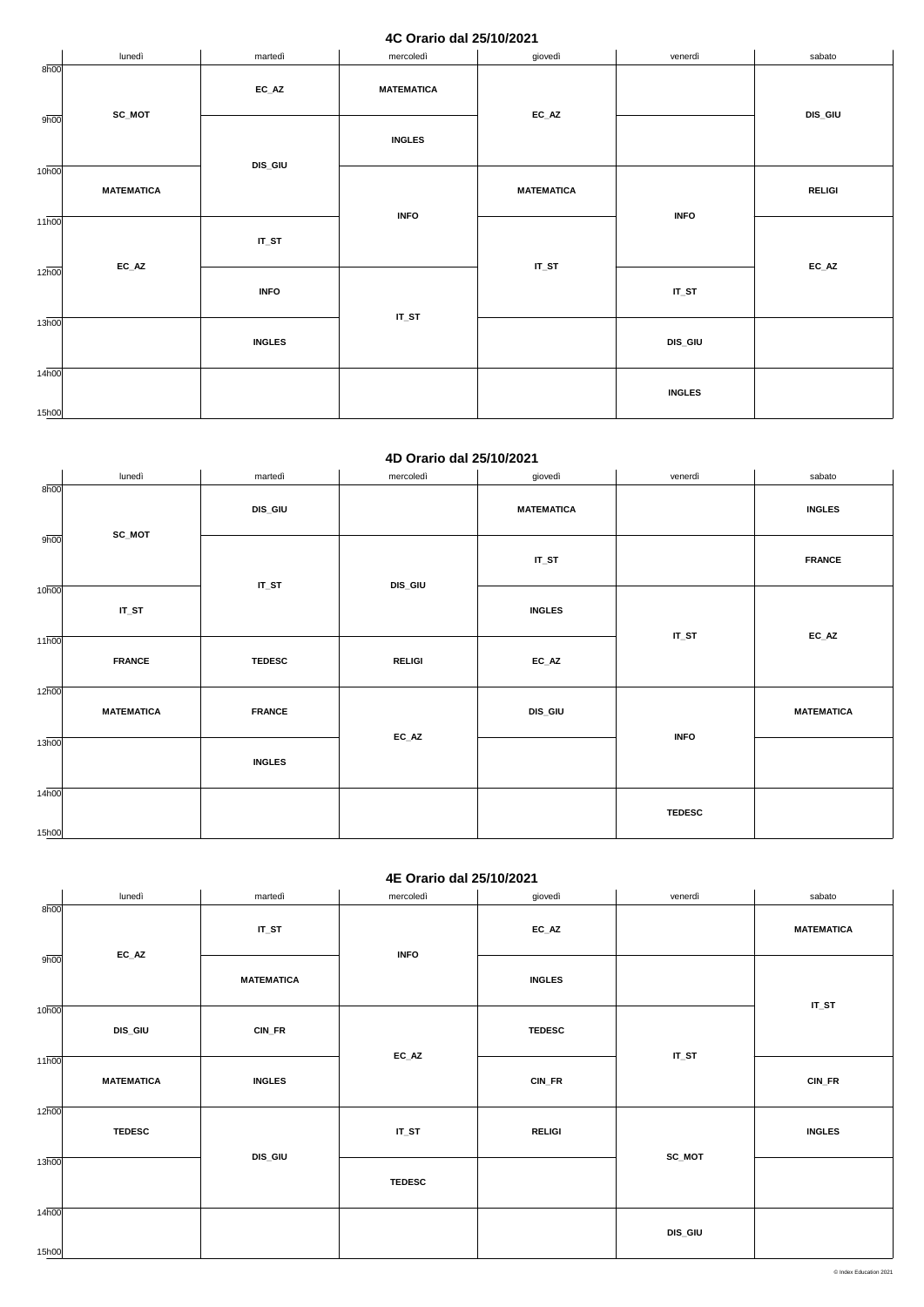### **4L Orario dal 25/10/2021**

|                             | lunedì          | martedì                                                       | mercoledì       | giovedì       | venerdì         | sabato          |
|-----------------------------|-----------------|---------------------------------------------------------------|-----------------|---------------|-----------------|-----------------|
| 8h00                        | $LAT\_ST$       | <b>INGLES</b>                                                 | <b>MATE_FIS</b> | SC_MOT        |                 |                 |
| 9h00                        | <b>FILO</b>     | <b>SC_NAT</b>                                                 | <b>ITALIANO</b> |               |                 | <b>ITALIANO</b> |
| 10 <sub>h00</sub>           | <b>MATE_FIS</b> | <b>ITALIANO</b><br>$\mathsf{LAT}\_\mathsf{ST}$<br><b>FILO</b> |                 | <b>INGLES</b> | <b>ARTE</b>     |                 |
| $11\overline{h00}$          | <b>RELIGI</b>   |                                                               |                 | SC_NAT        | <b>FILO</b>     | SC_UM           |
| $12\overline{h00}$          | <b>ARTE</b>     |                                                               | SC_UM           | LAT_ST        | <b>INGLES</b>   |                 |
| 13 <sub>h00</sub>           |                 | $SC_UM$                                                       |                 |               |                 |                 |
| $14\overline{h00}$<br>15h00 |                 |                                                               |                 |               | <b>MATE_FIS</b> |                 |

#### **4M Orario dal 25/10/2021**

|                            | lunedì        | martedì                  | mercoledì                   | giovedì                          | venerdì         | sabato          |
|----------------------------|---------------|--------------------------|-----------------------------|----------------------------------|-----------------|-----------------|
| 8h00                       | <b>ARTE</b>   | <b>ITALIANO</b><br>SC_UM | $\mathsf{LAT}\_\mathsf{ST}$ | <b>INGLES</b><br><b>ITALIANO</b> |                 | <b>MATE_FIS</b> |
| 9h00                       | <b>SC_NAT</b> |                          |                             |                                  |                 | <b>FILO</b>     |
| 10 <sub>h00</sub>          | SC_UM         |                          | <b>ITALIANO</b>             |                                  |                 |                 |
| 11h00                      | <b>INGLES</b> | <b>INGLES</b>            | <b>MATE_FIS</b>             | <b>FILO</b>                      | SC_MOT          | SC_UM           |
| 12h00                      | <b>RELIGI</b> | <b>FILO</b>              | <b>SC_NAT</b>               | $LAT\_ST$                        | <b>ARTE</b>     |                 |
| 13h00                      |               | <b>MATE_FIS</b>          |                             |                                  | $LAT\_ST$       |                 |
| 14 <sub>h00</sub><br>15h00 |               |                          |                             |                                  | <b>MATE_FIS</b> |                 |

## **4N Orario dal 25/10/2021**

|                    | lunedì        | martedì         | mercoledì                   | giovedì       | venerdì                     | sabato          |
|--------------------|---------------|-----------------|-----------------------------|---------------|-----------------------------|-----------------|
| 8h00               | <b>INGLES</b> | $SC\_NAT$       |                             | <b>INGLES</b> |                             | <b>STORIA</b>   |
|                    |               |                 | SC_MOT                      |               |                             |                 |
| 9h00               | <b>FILO</b>   | <b>STORIA</b>   |                             | <b>FILO</b>   |                             | <b>ARTE</b>     |
| 10 <sub>h00</sub>  |               |                 |                             |               |                             |                 |
|                    | $IT\_LAT$     | <b>FILO</b>     | $\textsf{IT}\_\textsf{LAT}$ | <b>SC_NAT</b> | <b>MATE_FIS</b>             |                 |
| $11\overline{h00}$ |               |                 |                             |               |                             | <b>MATE_FIS</b> |
|                    |               | <b>MATE_FIS</b> | <b>INGLES</b>               |               |                             |                 |
| 12 <sub>h00</sub>  | SC_UM         |                 |                             | $IT\_LAT$     | $\mathsf{IT}\_\mathsf{LAT}$ |                 |
|                    |               | $SC_UM$         | <b>RELIGI</b>               |               |                             |                 |
| 13h00              |               |                 |                             |               |                             |                 |
|                    |               | <b>ARTE</b>     |                             |               |                             |                 |
| 14h00              |               |                 |                             |               | SC_UM                       |                 |
| 15h00              |               |                 |                             |               |                             |                 |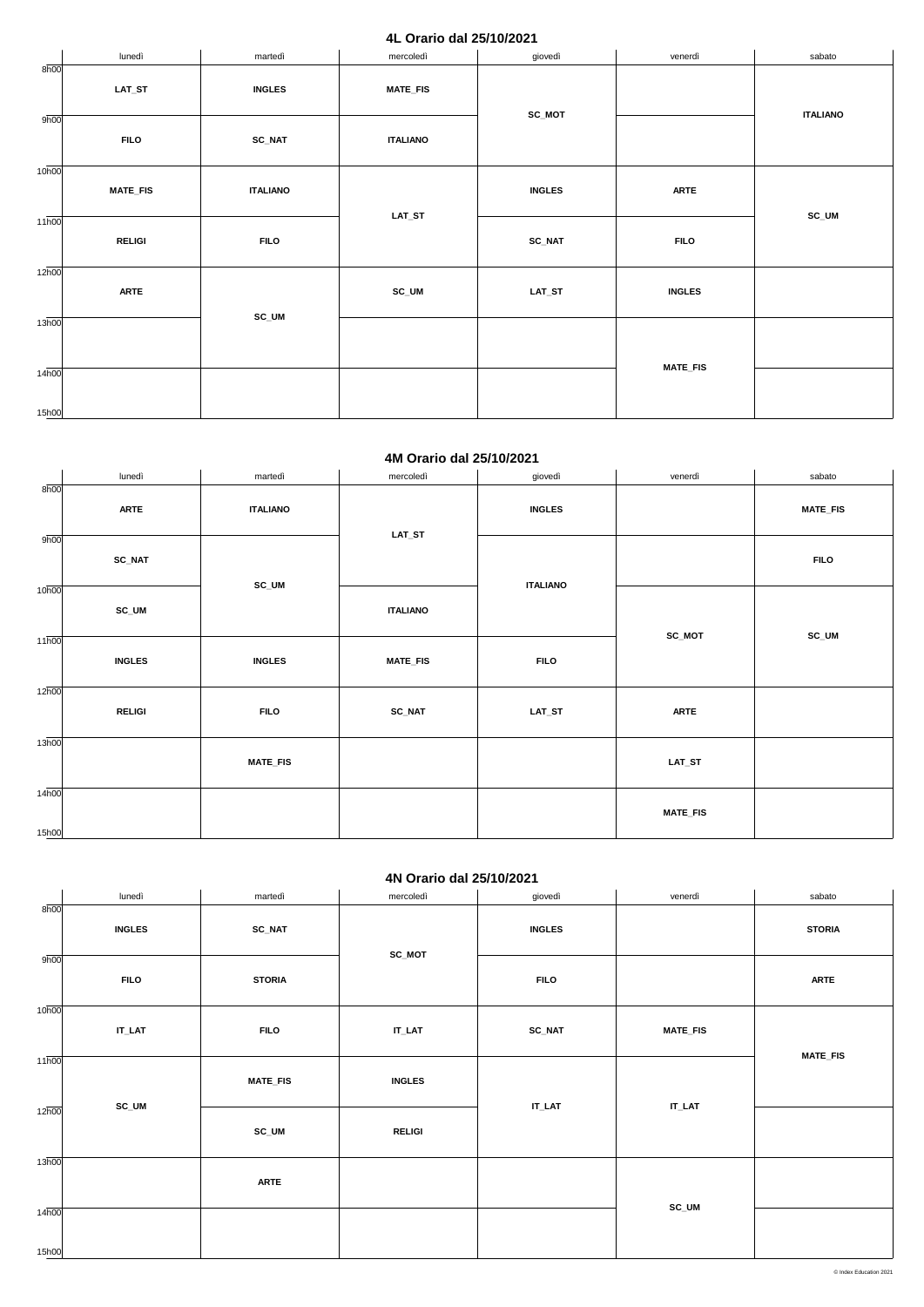### **4P Orario dal 25/10/2021**

|                    | lunedì         | martedì        | mercoledì         | giovedì           | venerdì                    | sabato         |
|--------------------|----------------|----------------|-------------------|-------------------|----------------------------|----------------|
| 8h00               | $IT_ST$        |                | <b>T_COMUN</b>    | <b>ARTE</b>       | <b>MATEMATICA</b>          | SC_MOT         |
| 9h00               |                |                | <b>MATEMATICA</b> | <b>INGLES</b>     | <b>GRAFICA</b>             |                |
| 10 <sub>h00</sub>  | $EC\_AZ$       | <b>INGLES</b>  |                   | $IT_ST$           |                            | <b>FRANCE</b>  |
| $11\overline{h00}$ |                | <b>GRAFICA</b> |                   | <b>INGLES</b>     | <b>ARTE</b>                |                |
| 12 <sub>h00</sub>  | <b>GRAFICA</b> | <b>GRAFICA</b> | $EC\_AZ$          | <b>FRANCE</b>     | $\mathsf{EC}\_\mathsf{AZ}$ | <b>T_COMUN</b> |
| 13h00              |                | $IT_ST$        | <b>RELIGI</b>     | <b>MATEMATICA</b> |                            |                |
| 14h00<br>15h00     |                |                |                   |                   |                            |                |

#### **4Q Orario dal 25/10/2021**

|                    | lunedì         | martedì           | mercoledì      | giovedì           | venerdì       | sabato                     |
|--------------------|----------------|-------------------|----------------|-------------------|---------------|----------------------------|
| 8h00               |                |                   |                | <b>MATEMATICA</b> | DIS_GIU       | <b>FRANCE</b>              |
| 9h00               | SC_MOT         | $EC\_AZ$          | $IT_ST$        | <b>MATEMATICA</b> | $IT_ST$       |                            |
| 10 <sub>h00</sub>  | <b>INGLES</b>  | DIS_GIU           | DIS_GIU        | GEO               | <b>INGLES</b> | $IT_ST$                    |
| $11\overline{h00}$ | <b>T_COMUN</b> |                   | <b>FRANCE</b>  |                   |               |                            |
| $12\overline{h00}$ | $IT_ST$        | $IT_ST$           | <b>INGLES</b>  | $EC\_AZ$          | $EC\_AZ$      | $\mathsf{EC}\_\mathsf{AZ}$ |
| 13h00              |                | <b>RELIGI</b>     | <b>T_COMUN</b> | DIS_GIU           |               |                            |
| 14h00<br>15h00     |                | <b>MATEMATICA</b> |                |                   |               |                            |
|                    |                |                   |                |                   |               |                            |

## **4R Orario dal 25/10/2021**

|                   | lunedì          | martedì                | mercoledì     | giovedì         | venerdì         | sabato        |               |
|-------------------|-----------------|------------------------|---------------|-----------------|-----------------|---------------|---------------|
| 8h00              | <b>MATE_FIS</b> | <b>TEDESC</b>          | <b>SC_NAT</b> | <b>MATE_FIS</b> |                 |               |               |
| 9h00              | <b>MATE_FIS</b> | <b>SPAGNO</b>          | CONV_T        | <b>TEDESC</b>   |                 | SC_MOT        |               |
| 10 <sub>h00</sub> | CONV_S          | <b>FILO</b><br>$IT_ST$ |               |                 | <b>ARTE</b>     | <b>SPAGNO</b> | <b>TEDESC</b> |
| 11 <sub>h00</sub> | SC_NAT          |                        | <b>INGLES</b> | $IT_ST$         | CONV_I          | <b>RELIGI</b> |               |
| 12h00             | $IT_ST$         |                        | <b>SPAGNO</b> | <b>FILO</b>     | <b>MATE_FIS</b> |               |               |
| 13h00             |                 | <b>ARTE</b>            |               |                 |                 |               |               |
| 14h00<br>15h00    |                 |                        |               |                 | $IT_ST$         |               |               |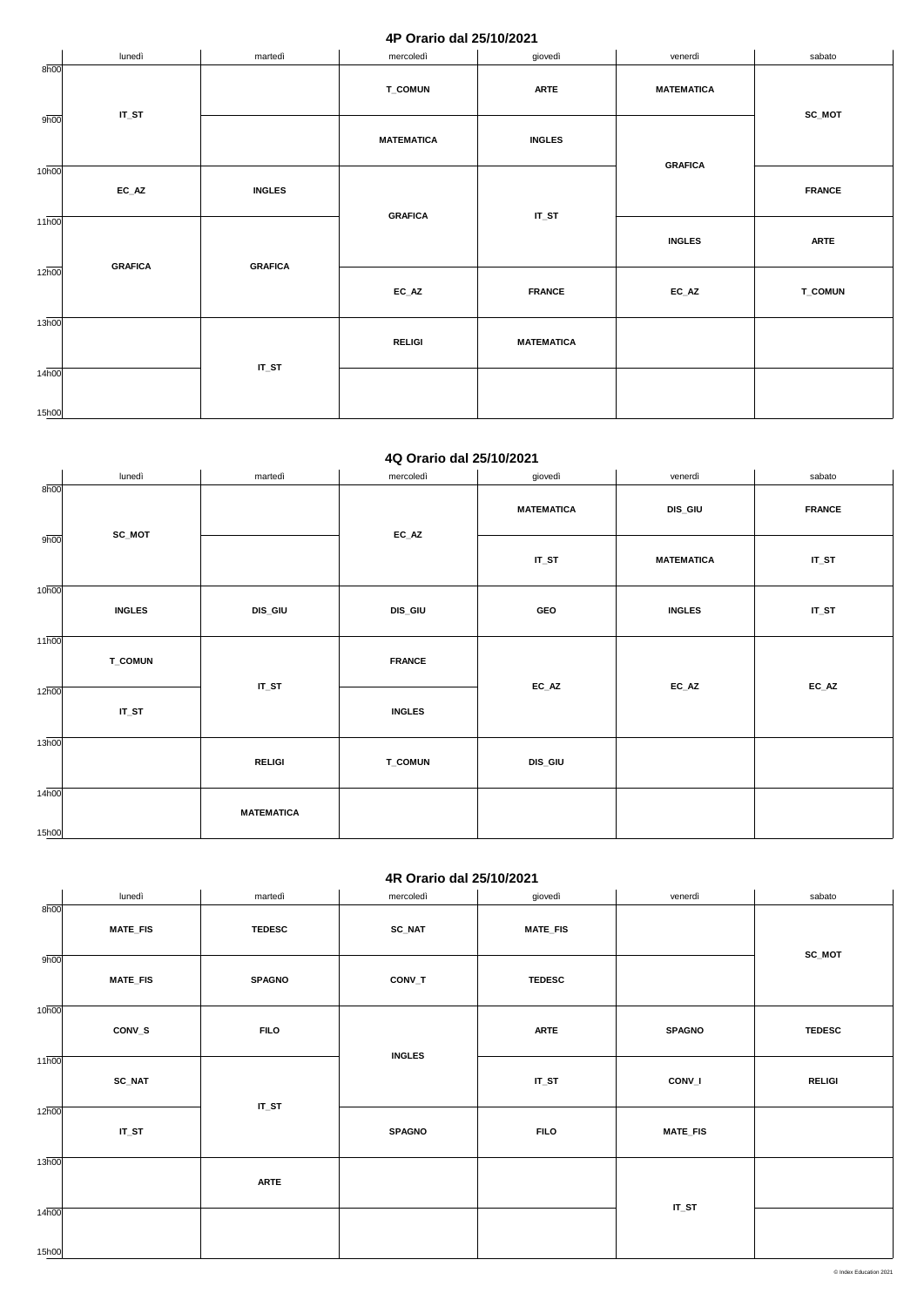## **4S Orario dal 25/10/2021**

|                    | lunedì          | martedì         | mercoledì     | giovedì         | venerdì         | sabato          |
|--------------------|-----------------|-----------------|---------------|-----------------|-----------------|-----------------|
| 8h00               | <b>FILO</b>     | <b>TEDESC</b>   | <b>STORIA</b> | <b>ARTE</b>     |                 | <b>TEDESC</b>   |
| 9h00               | <b>MATE_FIS</b> |                 | <b>FILO</b>   |                 |                 | <b>ARTE</b>     |
| 10 <sub>h00</sub>  |                 |                 | CONV_I        | <b>ITALIANO</b> | $CONV_T$        | <b>ITALIANO</b> |
| $11\overline{h00}$ | <b>INGLES</b>   | SC_MOT          | <b>SC_NAT</b> | <b>SPAGNO</b>   | <b>INGLES</b>   | <b>SPAGNO</b>   |
| 12 <sub>h00</sub>  | <b>STORIA</b>   | CONV_S          | <b>RELIGI</b> | <b>SC_NAT</b>   | <b>SPAGNO</b>   |                 |
| 13h00              |                 | <b>MATE_FIS</b> |               |                 | <b>ITALIANO</b> |                 |
| 14h00<br>15h00     |                 |                 |               |                 | <b>MATE_FIS</b> |                 |

#### **4T Orario dal 25/10/2021**

|                    | lunedì        | martedì         | mercoledì       | giovedì       | venerdì       | sabato          |
|--------------------|---------------|-----------------|-----------------|---------------|---------------|-----------------|
| 8h00               | SC_MOT        | <b>MATE_FIS</b> | <b>MATE_FIS</b> | $IT_ST$       |               | <b>MATE_FIS</b> |
| 9h00               |               | <b>SC_NAT</b>   | <b>FRANCE</b>   |               |               |                 |
| 10 <sub>h00</sub>  | <b>FRANCE</b> | CONV_I          | $IT_ST$         | <b>SPAGNO</b> | <b>RELIGI</b> | $IT_ST$         |
| $11\overline{h00}$ | CONV_S        | <b>ARTE</b>     | $IT_ST$         | <b>FRANCE</b> | <b>SPAGNO</b> |                 |
| 12h00              | <b>FILO</b>   | <b>SPAGNO</b>   | <b>FILO</b>     | <b>INGLES</b> | SC_NAT        |                 |
| 13h00              |               | CONV_F          |                 |               | <b>INGLES</b> |                 |
| 14h00<br>15h00     |               |                 |                 |               | <b>ARTE</b>   |                 |

## **4U Orario dal 25/10/2021**

|                    | lunedì          | martedì         | mercoledì     | giovedì       | venerdì         | sabato        |
|--------------------|-----------------|-----------------|---------------|---------------|-----------------|---------------|
| 8h00               | <b>ITALIANO</b> | <b>ARTE</b>     | ST_FILO       | <b>FISICA</b> |                 |               |
| 9h00               |                 | RUS_SP          | CONV_I        | ST_FILO       |                 | <b>INGLES</b> |
| 10 <sub>h00</sub>  | <b>RELIGI</b>   | <b>ITALIANO</b> | $CONV_T$      | <b>TEDESC</b> | $SC\_NAT$       | RUS_SP        |
| $11\overline{h00}$ | <b>MATEMA</b>   | ST_FILO         | <b>MATEMA</b> |               | ST_FILO         | <b>ARTE</b>   |
| 12h00              | <b>RUS_SP</b>   |                 | <b>SC_NAT</b> | $C_R+C$       | <b>TEDESC</b>   |               |
| 13h00              |                 | SC_MOT          |               |               | <b>FISICA</b>   |               |
| 14h00<br>15h00     |                 |                 |               |               | <b>ITALIANO</b> |               |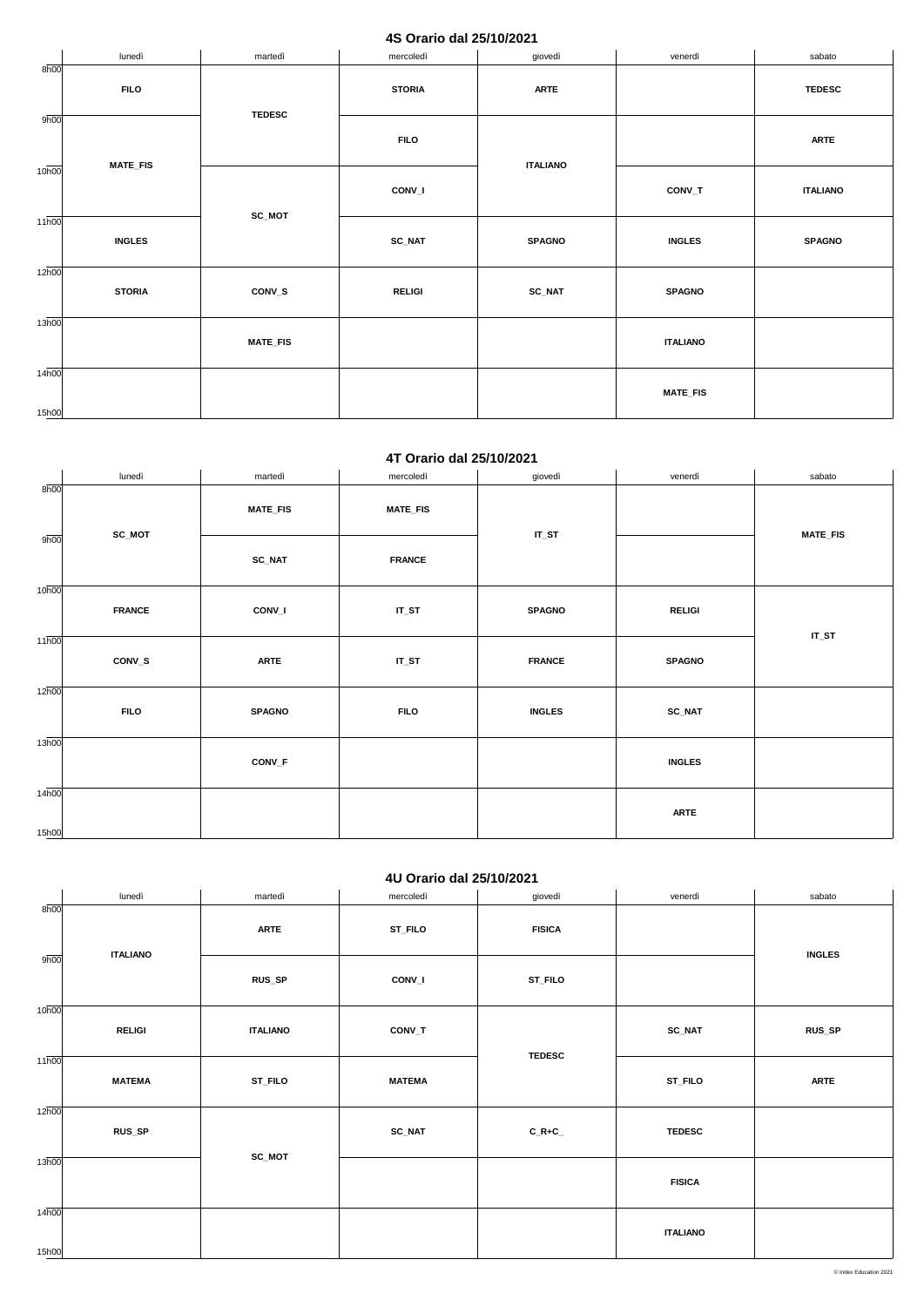### **5A Orario dal 25/10/2021**

|                    | lunedì                     | martedì           | mercoledì                  | giovedì       | venerdì                    | sabato            |
|--------------------|----------------------------|-------------------|----------------------------|---------------|----------------------------|-------------------|
| 8h00               | <b>DIS_GIU</b>             |                   | DIS_GIU                    | $EC\_AZ$      |                            | <b>MATEMATICA</b> |
| 9h00               | $\mathsf{EC}\_\mathsf{AZ}$ |                   | <b>INGLES</b>              | DIS_GIU       | $\mathsf{EC}\_\mathsf{AZ}$ | <b>FRANCE</b>     |
| 10 <sub>h00</sub>  |                            | $IT_ST$           | $\mathsf{EC}\_\mathsf{AZ}$ |               | $IT_ST$                    | SC_MOT            |
| $11\overline{h00}$ | <b>INGLES</b>              | <b>MATEMATICA</b> | <b>MATEMATICA</b>          | <b>INGLES</b> |                            |                   |
| $12\overline{h00}$ | <b>FRANCE</b>              |                   |                            |               | DIS_GIU                    | <b>RELIGI</b>     |
| 13h00              | $EC\_AZ$                   | $IT_ST$           | $IT_ST$                    |               |                            |                   |
| 14h00<br>15h00     |                            | <b>FRANCE</b>     |                            |               |                            |                   |

#### **5B Orario dal 25/10/2021**

|                    | lunedì                     | martedì       | mercoledì         | giovedì           | venerdì       | sabato                     |
|--------------------|----------------------------|---------------|-------------------|-------------------|---------------|----------------------------|
| 8h00               | $IT_ST$                    |               | DIS_GIU           | <b>INGLES</b>     | SC_MOT        | $\mathsf{EC}\_\mathsf{AZ}$ |
| 9h00               |                            |               |                   | <b>TEDESC</b>     |               |                            |
| 10 <sub>h00</sub>  |                            |               |                   |                   |               |                            |
|                    |                            | $IT_ST$       | <b>TEDESC</b>     | <b>MATEMATICA</b> |               | <b>MATEMATICA</b>          |
| $11\overline{h00}$ | $\mathsf{EC}\_\mathsf{AZ}$ |               |                   |                   | DIS_GIU       |                            |
|                    |                            |               | <b>MATEMATICA</b> | DIS_GIU           |               |                            |
| $12\overline{h00}$ |                            | $EC\_AZ$      |                   |                   |               | $IT_ST$                    |
|                    | <b>DIS_GIU</b>             |               | <b>RELIGI</b>     |                   | <b>INGLES</b> |                            |
| 13h00              |                            |               |                   | $EC\_AZ$          |               |                            |
|                    |                            | <b>TEDESC</b> | $IT_ST$           |                   |               |                            |
| 14 <sub>h00</sub>  |                            |               |                   |                   |               |                            |
|                    |                            | <b>INGLES</b> |                   |                   |               |                            |
| 15h00              |                            |               |                   |                   |               |                            |

# **5D Orario dal 25/10/2021**

|      | lunedì  | martedì | mercoledì | giovedì  | venerdì        | sabato  |
|------|---------|---------|-----------|----------|----------------|---------|
| 8h00 |         |         |           |          |                |         |
|      |         |         |           | $EC\_AZ$ |                |         |
| 9h00 | $IT_ST$ |         |           |          | <b>DIS_GIU</b> | $EC_AZ$ |
|      |         |         | $EC\_AZ$  |          |                |         |

|                    |                   | EG_AZ         | <b>DIS_GIU</b>    |               |               |                   |
|--------------------|-------------------|---------------|-------------------|---------------|---------------|-------------------|
| 10 <sub>h00</sub>  | <b>MATEMATICA</b> | <b>FRANCE</b> |                   |               | $IT_ST$       | $IT_ST$           |
| $11\overline{h00}$ | <b>TEDESC</b>     | <b>INGLES</b> | <b>DIS_GIU</b>    | <b>FRANCE</b> | <b>INGLES</b> | <b>MATEMATICA</b> |
| 12h00              | <b>FRANCE</b>     |               | <b>MATEMATICA</b> |               | <b>RELIGI</b> | <b>INGLES</b>     |
| 13h00              |                   | $IT_ST$       | <b>TEDESC</b>     | <b>SC_MOT</b> |               |                   |
| 14h00<br>15h00     |                   | <b>TEDESC</b> |                   |               |               |                   |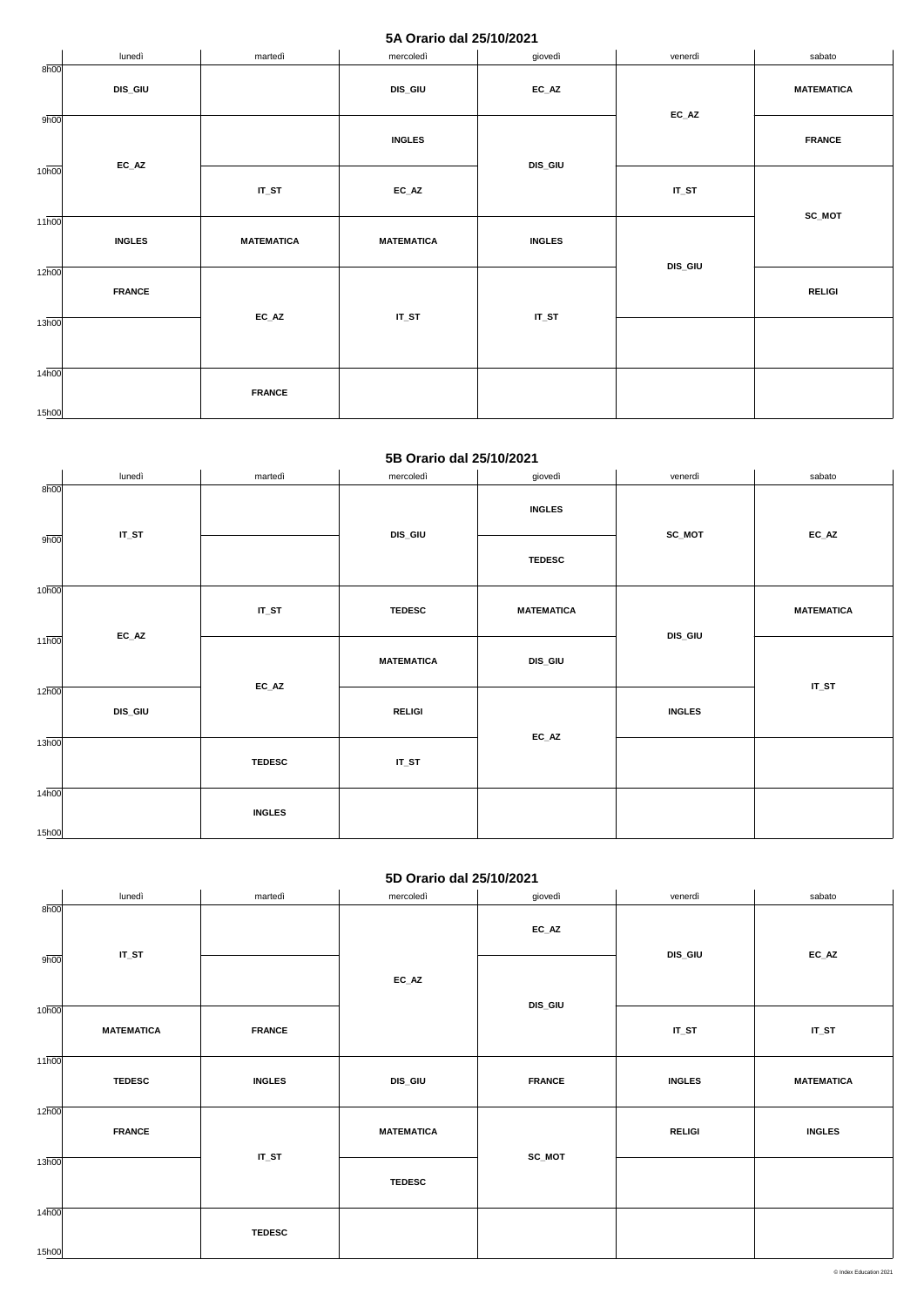#### **5E Orario dal 25/10/2021**

|                             | lunedì            | martedì       | mercoledì         | giovedì       | venerdì                    | sabato         |
|-----------------------------|-------------------|---------------|-------------------|---------------|----------------------------|----------------|
| 8h00                        |                   |               | <b>TEDESC</b>     | $EC\_AZ$      | <b>MATEMATICA</b>          | <b>CINESE</b>  |
| 9h00                        | $IT_ST$           |               | <b>MATEMATICA</b> |               |                            |                |
| 10 <sub>h00</sub>           | <b>MATEMATICA</b> | <b>INGLES</b> | $EC\_AZ$          | <b>CINESE</b> | $\mathsf{EC}\_\mathsf{AZ}$ | $IT_ST$        |
| $11\overline{h00}$          | <b>TEDESC</b>     | <b>CINESE</b> |                   | <b>TEDESC</b> | <b>INGLES</b>              |                |
| $12\overline{h00}$          | <b>INGLES</b>     |               |                   | SC_MOT        | DIS_GIU                    | <b>DIS_GIU</b> |
| 13 <sub>h00</sub>           | <b>DIS_GIU</b>    | $IT_ST$       |                   |               |                            |                |
| $14\overline{h00}$<br>15h00 |                   | <b>RELIGI</b> |                   |               |                            |                |

#### **5L Orario dal 25/10/2021**

|                    | lunedì        | martedì         | mercoledì       | giovedì         | venerdì       | sabato        |
|--------------------|---------------|-----------------|-----------------|-----------------|---------------|---------------|
| 8h00               | <b>STORIA</b> | $IT\_LAT$       | <b>RELIGI</b>   |                 |               |               |
| 9h00               |               |                 | <b>SC_NAT</b>   |                 | SC_MOT        | SC_UM         |
| 10 <sub>h00</sub>  | SC_UM         | SC_UM           |                 | <b>MATE_FIS</b> | $IT$ _LAT     | <b>FILO</b>   |
| $11\overline{h00}$ | $IT\_LAT$     | <b>MATE_FIS</b> | <b>MATE_FIS</b> | $IT\_LAT$       |               | <b>SC_NAT</b> |
| $12\overline{h00}$ | <b>ARTE</b>   | <b>INGLES</b>   | <b>INGLES</b>   | <b>INGLES</b>   | <b>STORIA</b> |               |
| 13h00              |               | <b>FILO</b>     |                 | <b>FILO</b>     |               |               |
| 14h00<br>15h00     |               |                 |                 | <b>ARTE</b>     |               |               |

### **5M Orario dal 25/10/2021**

|                   |                 |                 | $\frac{1}{2}$   |                 |               |                 |
|-------------------|-----------------|-----------------|-----------------|-----------------|---------------|-----------------|
|                   | lunedì          | martedì         | mercoledì       | giovedì         | venerdì       | sabato          |
| $8\overline{h00}$ |                 |                 |                 |                 |               |                 |
|                   | SC_UM           | <b>INGLES</b>   |                 |                 | <b>FILO</b>   | <b>ITALIANO</b> |
|                   |                 |                 |                 |                 |               |                 |
| 9h00              |                 |                 | $LAT\_ST$       |                 |               |                 |
|                   |                 |                 |                 |                 |               |                 |
|                   | <b>MATE_FIS</b> | <b>RELIGI</b>   |                 |                 |               | <b>MATE_FIS</b> |
|                   |                 |                 |                 |                 | SC_UM         |                 |
| 10h00             |                 |                 |                 |                 |               |                 |
|                   | <b>FILO</b>     | <b>MATE_FIS</b> |                 | $LAT\_ST$       |               |                 |
|                   |                 |                 | SC_UM           |                 |               | <b>INGLES</b>   |
| 11h00             |                 |                 |                 |                 |               |                 |
|                   | <b>ARTE</b>     | <b>SC_NAT</b>   |                 | <b>ARTE</b>     | <b>SC_NAT</b> |                 |
|                   |                 |                 |                 |                 |               |                 |
| 12h00             |                 |                 |                 |                 |               |                 |
|                   | <b>ITALIANO</b> |                 | <b>MATE_FIS</b> | <b>FILO</b>     | $LAT\_ST$     |                 |
|                   |                 |                 |                 |                 |               |                 |
| 13h00             |                 | SC_MOT          |                 |                 |               |                 |
|                   |                 |                 |                 |                 |               |                 |
|                   |                 |                 |                 |                 |               |                 |
| 14h00             |                 |                 |                 | <b>ITALIANO</b> |               |                 |
|                   |                 |                 |                 |                 |               |                 |
|                   |                 |                 |                 |                 |               |                 |
| 15h00             |                 |                 |                 |                 |               |                 |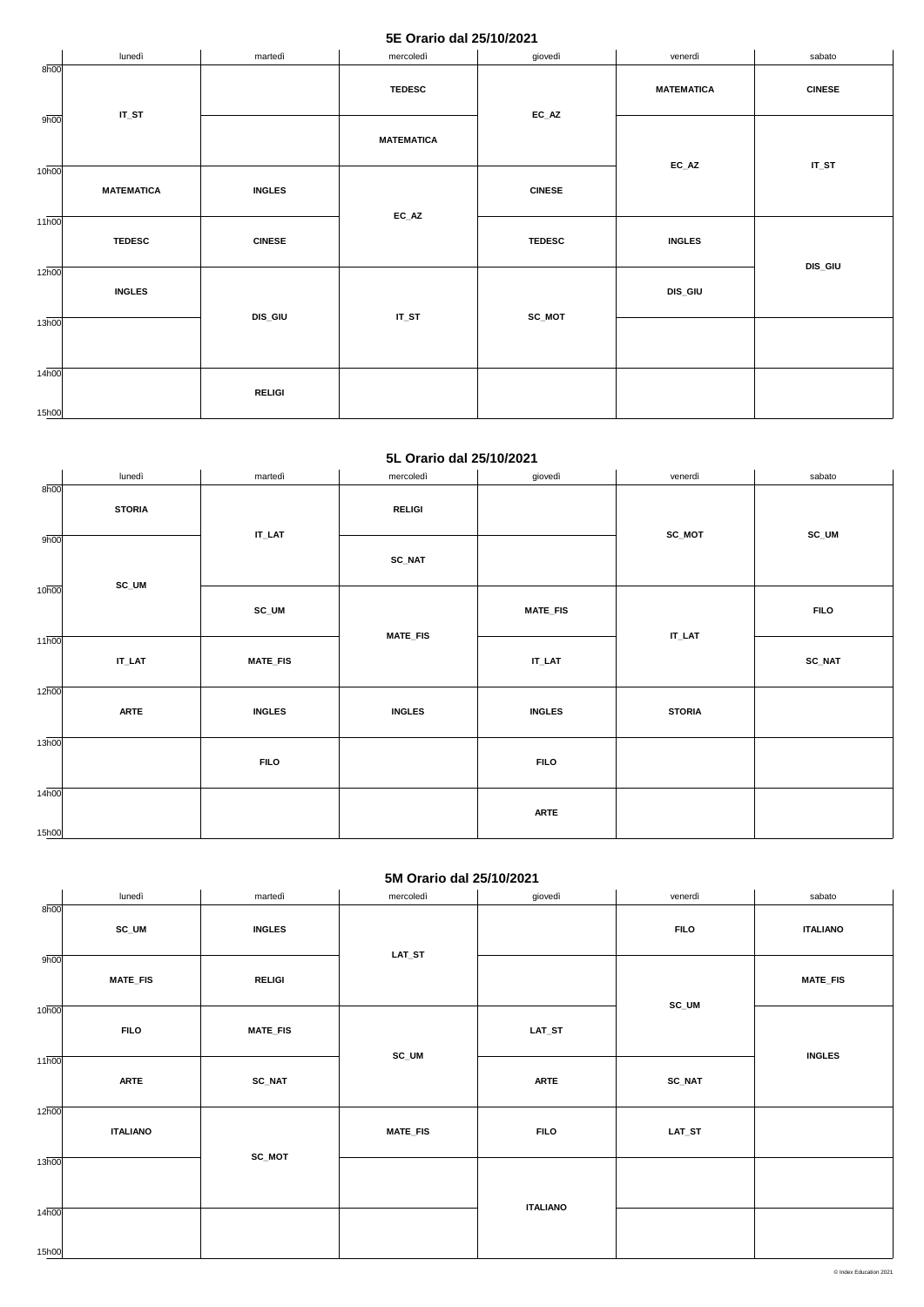### **5P Orario dal 25/10/2021**

|                             | lunedì            | martedì       | mercoledì         | giovedì           | venerdì        | sabato                     |
|-----------------------------|-------------------|---------------|-------------------|-------------------|----------------|----------------------------|
| 8h00                        | <b>GRAFICA</b>    | SC_MOT        |                   | $IT_ST$           | <b>GRAFICA</b> | <b>FRANCE</b>              |
| 9h00                        |                   |               |                   | <b>MATEMATICA</b> | <b>GRAFICA</b> | <b>RELIGI</b>              |
| 10 <sub>h00</sub>           | $IT_ST$           | $EC\_AZ$      | <b>MATEMATICA</b> |                   |                | <b>ARTE</b>                |
| $11\overline{h00}$          |                   | <b>INGLES</b> | <b>INGLES</b>     | <b>GRAFICA</b>    | <b>T_COMUN</b> |                            |
| $12\overline{h00}$          | <b>MATEMATICA</b> | <b>ARTE</b>   |                   |                   | <b>INGLES</b>  | $\mathsf{EC}\_\mathsf{AZ}$ |
| 13 <sub>h00</sub>           | <b>T_COMUN</b>    | $IT_ST$       | $IT_ST$           |                   |                |                            |
| $14\overline{h00}$<br>15h00 |                   |               | <b>FRANCE</b>     |                   |                |                            |

#### **5Q Orario dal 25/10/2021**

|                    | lunedì            | martedì           | mercoledì         | giovedì        | venerdì        | sabato        |
|--------------------|-------------------|-------------------|-------------------|----------------|----------------|---------------|
| 8h00               | <b>FRANCE</b>     | $IT_ST$           | <b>INGLES</b>     | SC_MOT         |                | $IT_ST$       |
| 9h00               | <b>INGLES</b>     |                   | <b>T_COMUN</b>    |                |                |               |
| 10 <sub>h00</sub>  |                   | $EC\_AZ$          | <b>MATEMATICA</b> | <b>DIS_GIU</b> |                | <b>TPSLAB</b> |
| $11\overline{h00}$ | $EC\_AZ$          |                   |                   | <b>INGLES</b>  | $IT_ST$        |               |
| $12\overline{h00}$ | <b>MATEMATICA</b> | <b>DIS_GIU</b>    | $EC\_AZ$          | $EC\_AZ$       | <b>DIS_GIU</b> | <b>FRANCE</b> |
| 13h00              |                   | <b>MATEMATICA</b> | <b>FRANCE</b>     |                | <b>T_COMUN</b> |               |
| 14h00<br>15h00     |                   |                   |                   |                | <b>RELIGI</b>  |               |

## **5R Orario dal 25/10/2021**

|                   | lunedì        | martedì         | mercoledì     | giovedì         | venerdì         | sabato          |
|-------------------|---------------|-----------------|---------------|-----------------|-----------------|-----------------|
| 8h00              | <b>SPAGNO</b> | $IT_ST$         | CONV_T        |                 | <b>TEDESC</b>   | <b>MATE_FIS</b> |
| 9h00              | <b>FILO</b>   | <b>MATE_FIS</b> | <b>INGLES</b> |                 | <b>SPAGNO</b>   | $IT_ST$         |
| 10 <sub>h00</sub> | <b>RELIGI</b> | $SC\_NAT$       |               | $IT_ST$         | <b>INGLES</b>   |                 |
| 11h00             | <b>ARTE</b>   | <b>SPAGNO</b>   | SC_MOT        |                 | <b>ARTE</b>     | <b>TEDESC</b>   |
| 12h00             | CONV_I        | <b>TEDESC</b>   | $IT_ST$       | <b>SC_NAT</b>   | <b>MATE_FIS</b> |                 |
| 13h00             |               | <b>FILO</b>     |               | <b>MATE_FIS</b> |                 |                 |
| 14h00<br>15h00    |               |                 |               | CONV_S          |                 |                 |